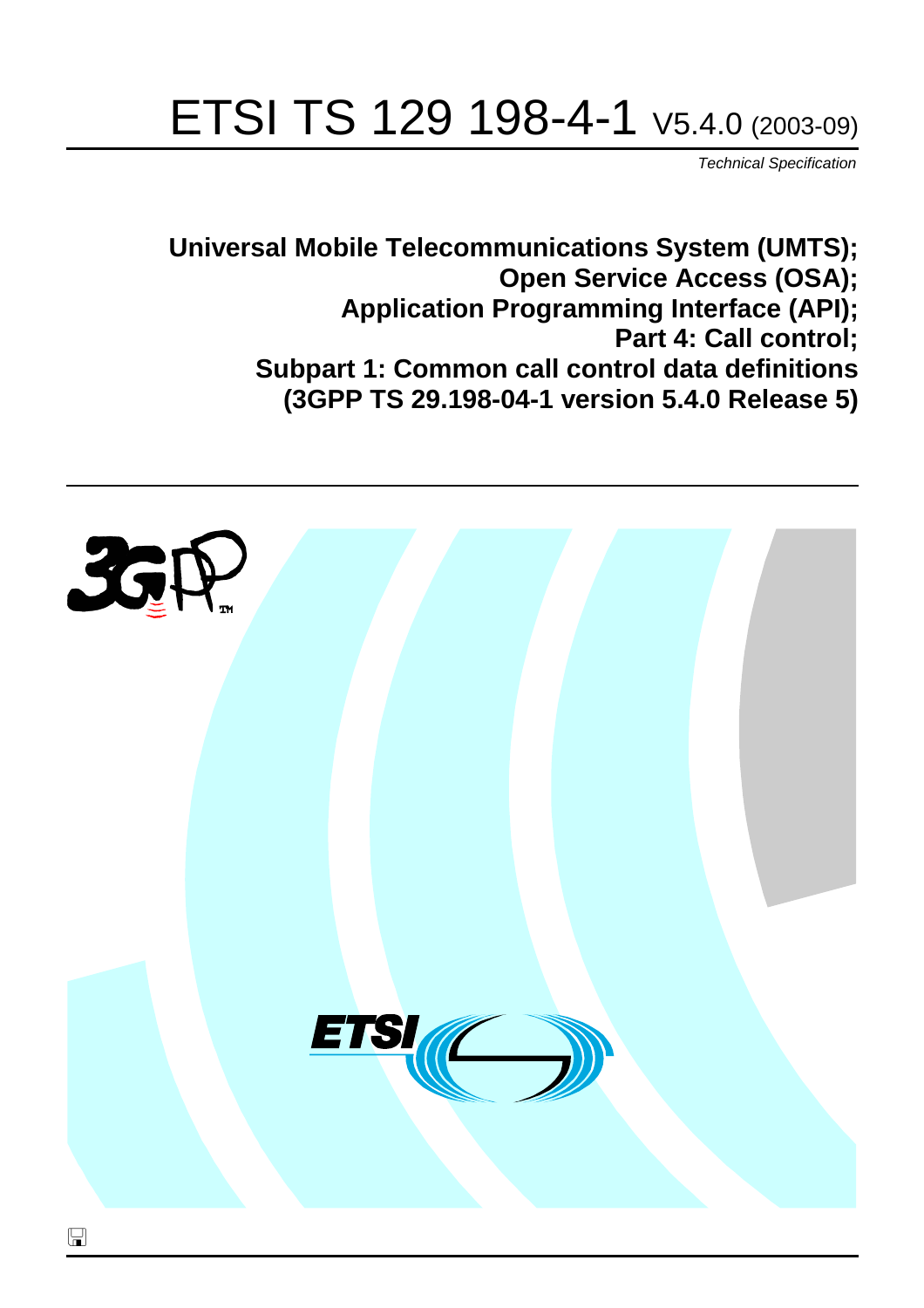Reference RTS/TSGN-0529198-04-1v540

> Keywords UMTS

#### **ETSI**

#### 650 Route des Lucioles F-06921 Sophia Antipolis Cedex - FRANCE

Tel.: +33 4 92 94 42 00 Fax: +33 4 93 65 47 16

Siret N° 348 623 562 00017 - NAF 742 C Association à but non lucratif enregistrée à la Sous-Préfecture de Grasse (06) N° 7803/88

#### **Important notice**

Individual copies of the present document can be downloaded from: [http://www.etsi.org](http://www.etsi.org/)

The present document may be made available in more than one electronic version or in print. In any case of existing or perceived difference in contents between such versions, the reference version is the Portable Document Format (PDF). In case of dispute, the reference shall be the printing on ETSI printers of the PDF version kept on a specific network drive within ETSI Secretariat.

Users of the present document should be aware that the document may be subject to revision or change of status. Information on the current status of this and other ETSI documents is available at <http://portal.etsi.org/tb/status/status.asp>

> If you find errors in the present document, send your comment to: [editor@etsi.org](mailto:editor@etsi.org)

#### **Copyright Notification**

No part may be reproduced except as authorized by written permission. The copyright and the foregoing restriction extend to reproduction in all media.

> © European Telecommunications Standards Institute 2003. All rights reserved.

**DECT**TM, **PLUGTESTS**TM and **UMTS**TM are Trade Marks of ETSI registered for the benefit of its Members. **TIPHON**TM and the **TIPHON logo** are Trade Marks currently being registered by ETSI for the benefit of its Members. **3GPP**TM is a Trade Mark of ETSI registered for the benefit of its Members and of the 3GPP Organizational Partners.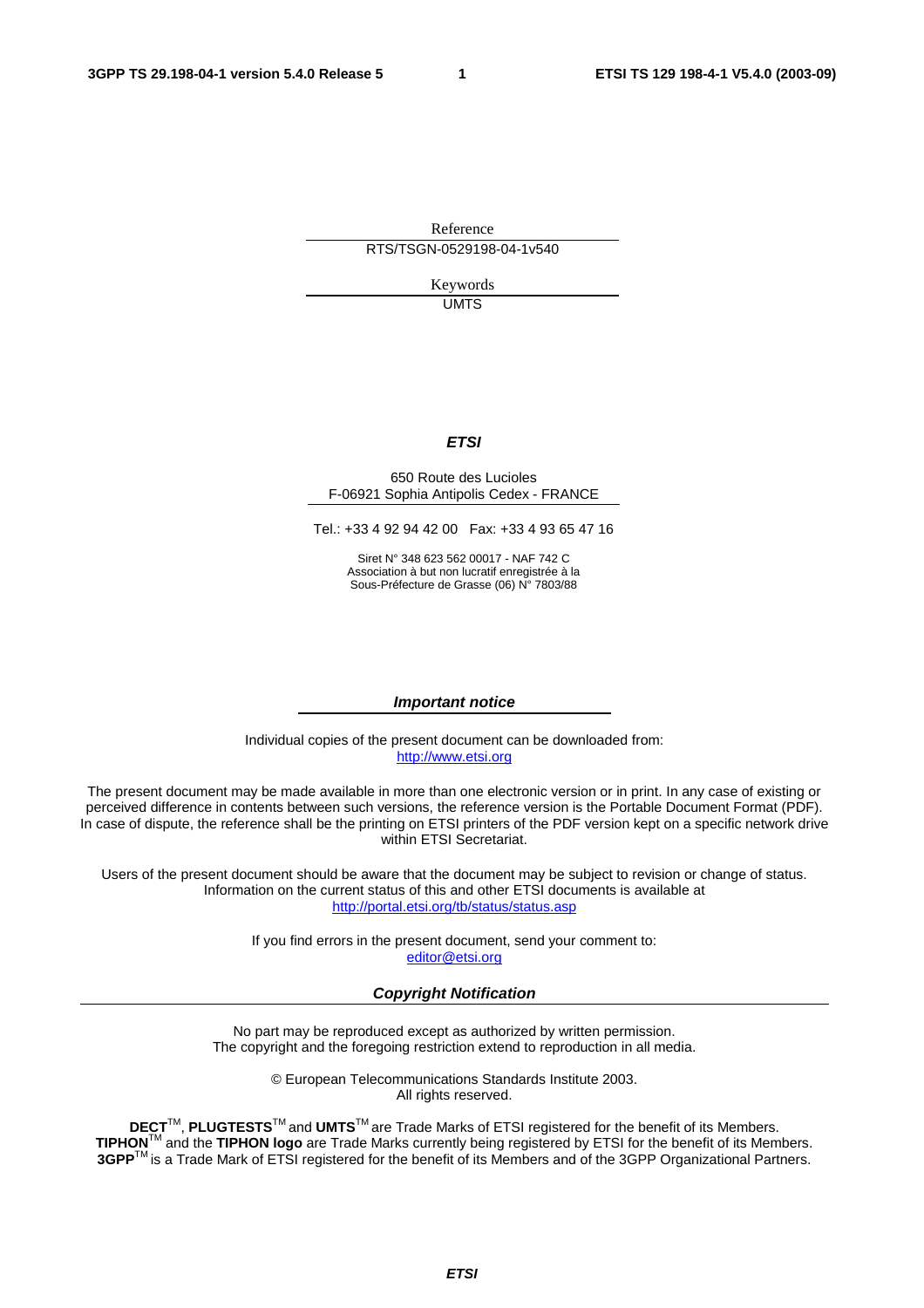### Intellectual Property Rights

IPRs essential or potentially essential to the present document may have been declared to ETSI. The information pertaining to these essential IPRs, if any, is publicly available for **ETSI members and non-members**, and can be found in ETSI SR 000 314: *"Intellectual Property Rights (IPRs); Essential, or potentially Essential, IPRs notified to ETSI in respect of ETSI standards"*, which is available from the ETSI Secretariat. Latest updates are available on the ETSI Web server ([http://webapp.etsi.org/IPR/home.asp\)](http://webapp.etsi.org/IPR/home.asp).

Pursuant to the ETSI IPR Policy, no investigation, including IPR searches, has been carried out by ETSI. No guarantee can be given as to the existence of other IPRs not referenced in ETSI SR 000 314 (or the updates on the ETSI Web server) which are, or may be, or may become, essential to the present document.

### Foreword

This Technical Specification (TS) has been produced by ETSI 3rd Generation Partnership Project (3GPP).

The present document may refer to technical specifications or reports using their 3GPP identities, UMTS identities or GSM identities. These should be interpreted as being references to the corresponding ETSI deliverables.

The cross reference between GSM, UMTS, 3GPP and ETSI identities can be found under <http://webapp.etsi.org/key/queryform.asp>.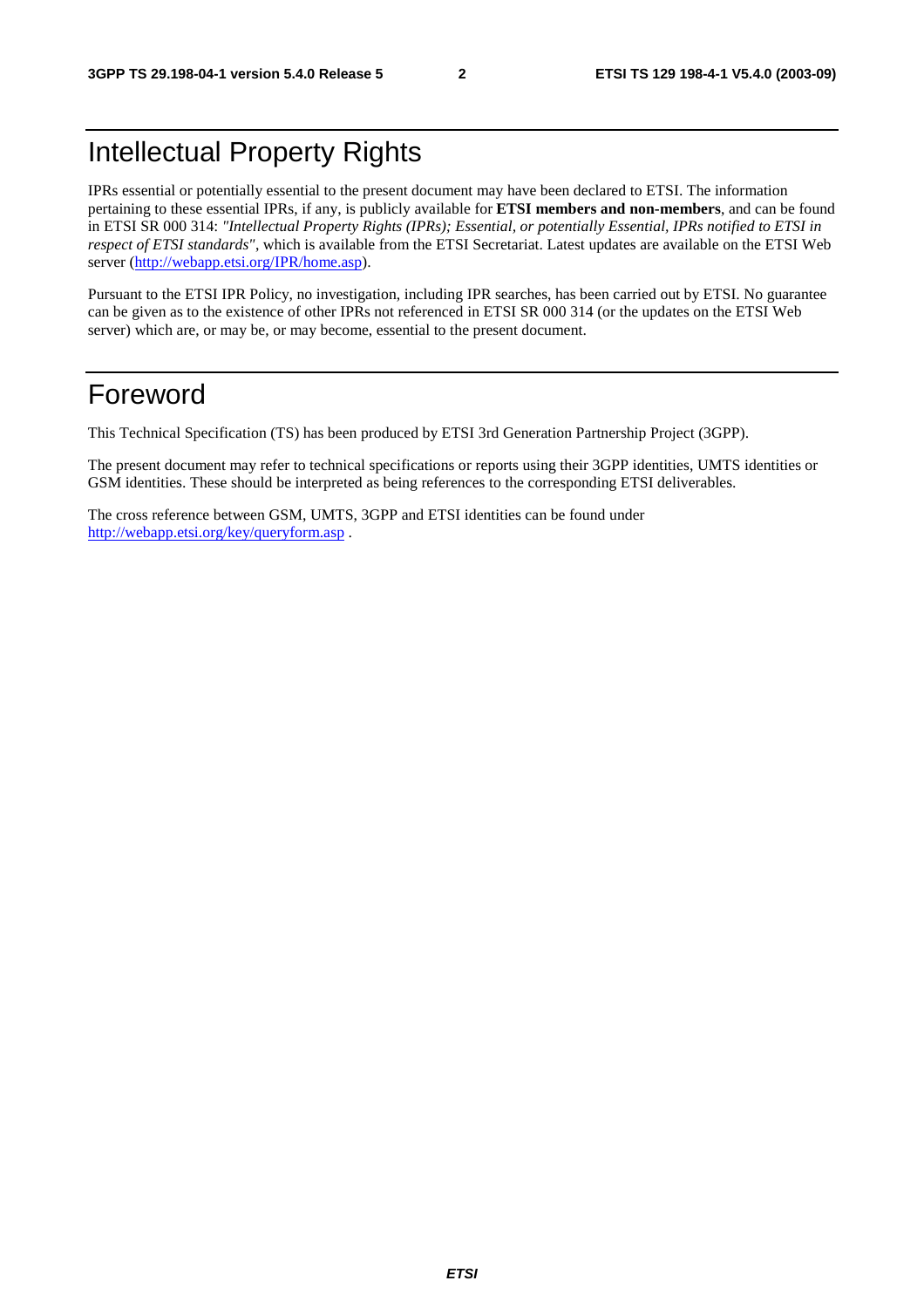$\mathbf{3}$ 

## Contents

| 1<br>2<br>3<br>3.1<br>3.2<br>$\overline{4}$<br>4.1<br>4.2<br>4.3<br>5<br>5.1<br>5.1.1<br>5.1.2<br>5.1.3<br>5.1.4<br>5.2<br>5.2.1<br>5.3<br>5.3.1<br>5.4<br>5.4.1<br>5.4.1.1<br>5.4.1.2<br>6<br>6.1<br>6.2<br>6.3<br>6.4<br>6.5<br>6.6<br>6.7<br>6.8<br>6.9<br>6.10<br>6.11<br>6.12<br>6.13<br>6.14<br>6.15<br>6.16<br>6.17<br>6.18<br>6.19<br>6.20<br>6.21<br>6.22<br>6.23 |  |  |  |
|----------------------------------------------------------------------------------------------------------------------------------------------------------------------------------------------------------------------------------------------------------------------------------------------------------------------------------------------------------------------------|--|--|--|
|                                                                                                                                                                                                                                                                                                                                                                            |  |  |  |
|                                                                                                                                                                                                                                                                                                                                                                            |  |  |  |
|                                                                                                                                                                                                                                                                                                                                                                            |  |  |  |
|                                                                                                                                                                                                                                                                                                                                                                            |  |  |  |
|                                                                                                                                                                                                                                                                                                                                                                            |  |  |  |
|                                                                                                                                                                                                                                                                                                                                                                            |  |  |  |
|                                                                                                                                                                                                                                                                                                                                                                            |  |  |  |
|                                                                                                                                                                                                                                                                                                                                                                            |  |  |  |
|                                                                                                                                                                                                                                                                                                                                                                            |  |  |  |
|                                                                                                                                                                                                                                                                                                                                                                            |  |  |  |
|                                                                                                                                                                                                                                                                                                                                                                            |  |  |  |
|                                                                                                                                                                                                                                                                                                                                                                            |  |  |  |
|                                                                                                                                                                                                                                                                                                                                                                            |  |  |  |
|                                                                                                                                                                                                                                                                                                                                                                            |  |  |  |
|                                                                                                                                                                                                                                                                                                                                                                            |  |  |  |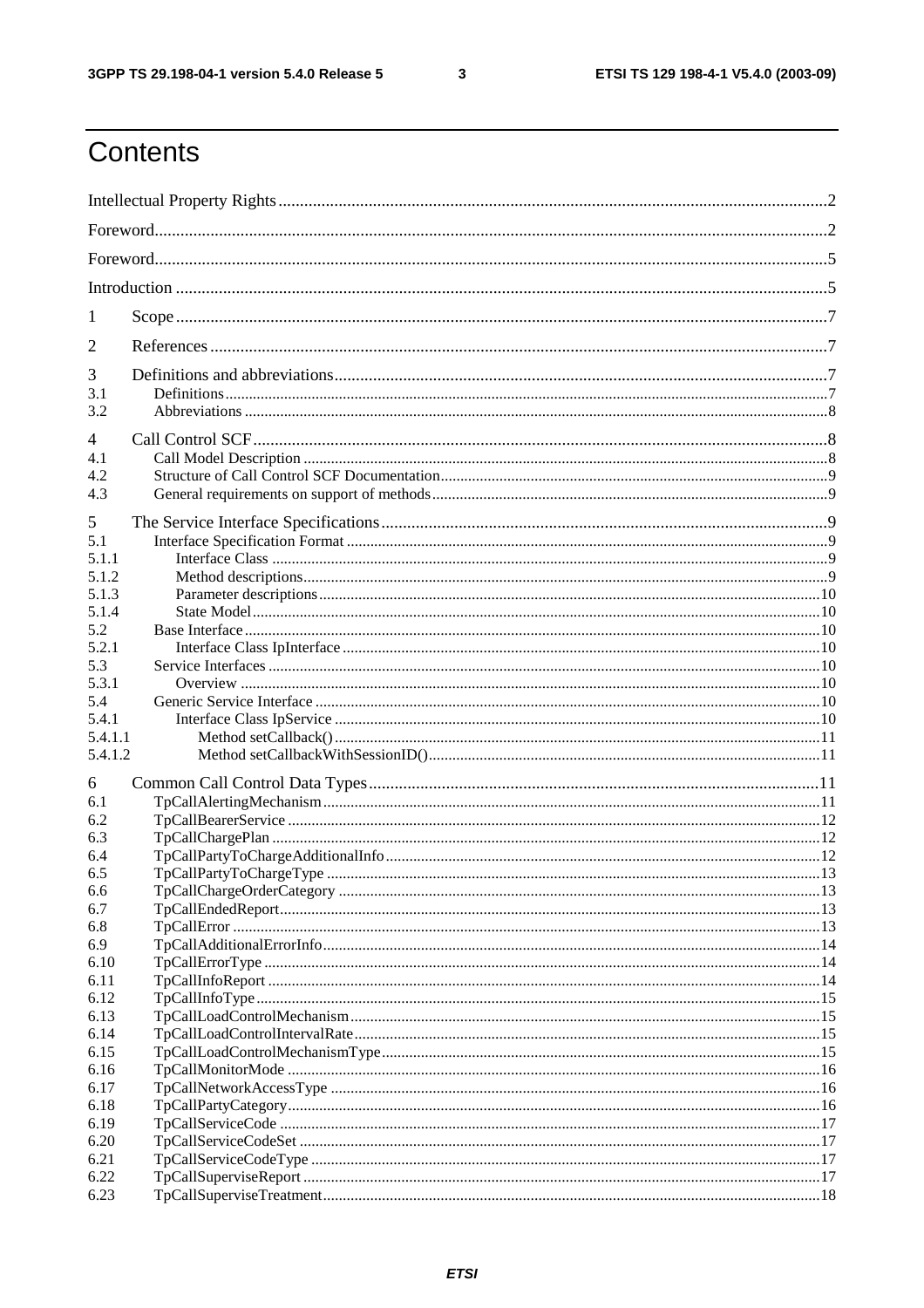$\overline{\mathbf{4}}$ 

| 6.24 |                               |                                                           |  |
|------|-------------------------------|-----------------------------------------------------------|--|
| 6.25 |                               |                                                           |  |
| 6.26 |                               |                                                           |  |
| 6.27 |                               |                                                           |  |
| 6.28 |                               |                                                           |  |
|      | <b>Annex A (normative):</b>   | OMG IDL Description of Common Call Control Data Types20   |  |
|      | <b>Annex B</b> (informative): | W3C WSDL Description of Common Call Control Data Types 21 |  |
|      | <b>Annex C</b> (informative): |                                                           |  |
|      | <b>Annex D</b> (informative): |                                                           |  |
|      |                               |                                                           |  |
|      |                               |                                                           |  |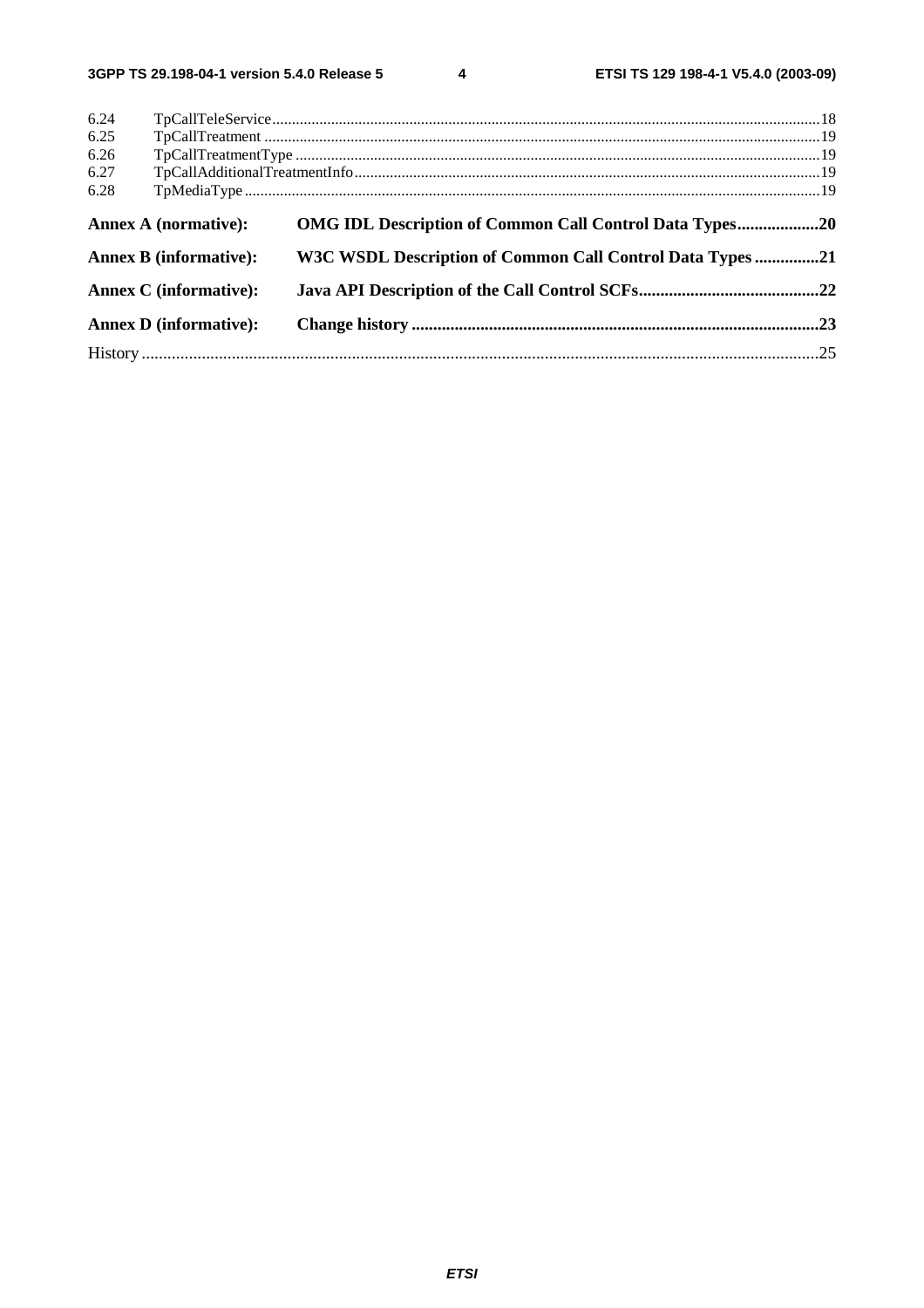### Foreword

This Technical Specification has been produced by the 3<sup>rd</sup> Generation Partnership Project (3GPP).

The contents of the present document are subject to continuing work within the TSG and may change following formal TSG approval. Should the TSG modify the contents of the present document, it will be re-released by the TSG with an identifying change of release date and an increase in version number as follows:

Version x.y.z

where:

- x the first digit:
	- 1 presented to TSG for information;
	- 2 presented to TSG for approval;
	- 3 or greater indicates TSG approved document under change control.
- y the second digit is incremented for all changes of substance, i.e. technical enhancements, corrections, updates, etc.
- z the third digit is incremented when editorial only changes have been incorporated in the document.

### Introduction

The present document is part 4, sub-part 1 of a multi-part TS covering the 3<sup>rd</sup> Generation Partnership Project: Technical Specification Group Core Network; Open Service Access (OSA); Application Programming Interface (API), as identified below. The **API specification** (3GPP TS 29.198) is structured in the following Parts:

| Part 1:     | "Overview":                                    |                              |
|-------------|------------------------------------------------|------------------------------|
| Part 2:     | "Common Data Definitions";                     |                              |
| Part 3:     | "Framework":                                   |                              |
| Part 4:     | "Call Control";                                |                              |
|             | Sub-part 1: "Call Control Common Definitions"; | (new in 3GPP Release 5)      |
|             | Sub-part 2: "Generic Call Control SCF";        | (new in 3GPP Release 5)      |
|             | Sub-part 3: "Multi-Party Call Control SCF";    | (new in 3GPP Release 5)      |
|             | Sub-part 4: "Multi-Media Call Control SCF";    | (new in 3GPP Release 5)      |
|             | Sub-part 5: "Conference Call Control SCF";     | (not part of 3GPP Release 5) |
| Part 5:     | "User Interaction SCF";                        |                              |
| Part 6:     | "Mobility SCF";                                |                              |
| Part 7:     | "Terminal Capabilities SCF";                   |                              |
| Part 8:     | "Data Session Control SCF";                    |                              |
| Part 9:     | "Generic Messaging SCF";                       | (not part of 3GPP Release 5) |
| Part $10$ : | "Connectivity Manager SCF";                    | (not part of 3GPP Release 5) |
| Part 11:    | "Account Management SCF";                      |                              |
| Part 12:    | "Charging SCF".                                |                              |
| Part 13:    | "Policy Management SCF";                       | (new in 3GPP Release 5)      |
| Part 14:    | "Presence and Availability Management SCF";    | (new in 3GPP Release 5)      |

The **Mapping specification of the OSA APIs and network protocols** (3GPP TR 29.998) is also structured as above. A mapping to network protocols is however not applicable for all Parts, but the numbering of Parts is kept. Also in case a Part is not supported in a Release, the numbering of the parts is maintained.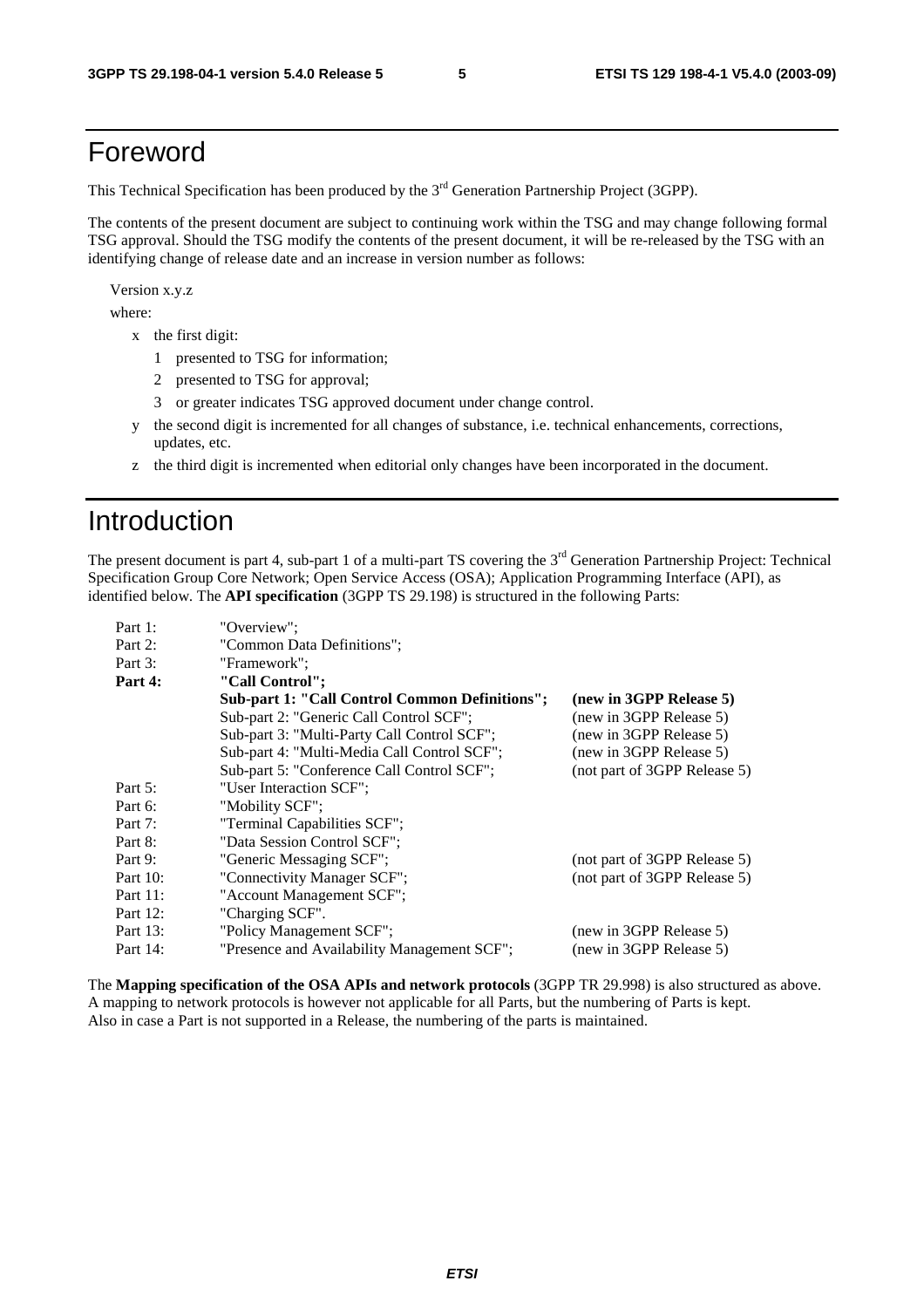| OSA API specifications 29.198-family |                                        |         |             |                                          |             | OSA API Mapping - 29.998-family             |
|--------------------------------------|----------------------------------------|---------|-------------|------------------------------------------|-------------|---------------------------------------------|
| 29.198-01                            | Overview                               |         |             |                                          | 29.998-01   | Overview                                    |
| 29.198-02                            | <b>Common Data Definitions</b>         |         |             |                                          | 29.998-02   | Not Applicable                              |
| 29.198-03                            | Framework                              |         |             |                                          | 29.998-03   | Not Applicable                              |
| Call                                 | 29.198-                                | 29.198- | 29.198-     | 29.198-                                  | 29.998-04-1 | Generic Call Control - CAP mapping          |
| <b>Control</b>                       | $04-1$                                 | $04-2$  | $04 - 3$    | $04-4$                                   | 29.998-04-2 | Generic Call Control – INAP mapping         |
| (CC)                                 | Common                                 | Generic | Multi-      | Multi-                                   | 29.998-04-3 | Generic Call Control - Megaco mapping       |
| <b>SCF</b>                           | CC data                                | CC SCF  | Party CC    | media CC                                 | 29.998-04-4 | Multiparty Call Control – SIP mapping       |
|                                      | definition                             |         | <b>SCF</b>  | <b>SCF</b>                               |             |                                             |
|                                      | s                                      |         |             |                                          |             |                                             |
| 29.198-05                            | <b>User Interaction SCF</b>            |         |             |                                          | 29.998-05-1 | User Interaction - CAP mapping              |
|                                      |                                        |         |             |                                          | 29.998-05-2 | User Interaction - INAP mapping             |
|                                      |                                        |         | 29.998-05-3 | <b>User Interaction - Megaco mapping</b> |             |                                             |
|                                      |                                        |         |             |                                          | 29.998-05-4 | User Interaction – SMS mapping              |
| 29.198-06                            | <b>Mobility SCF</b>                    |         |             |                                          | 29.998-06   | User Status and User Location – MAP mapping |
| 29.198-07                            | <b>Terminal Capabilities SCF</b>       |         |             |                                          | 29.998-07   | Not Applicable                              |
| 29.198-08                            | Data Session Control SCF               |         |             |                                          | 29.998-08   | Data Session Control - CAP mapping          |
| 29.198-09                            | <b>Generic Messaging SCF</b>           |         |             |                                          | 29.998-09   | Not Applicable                              |
| 29.198-10                            | <b>Connectivity Manager SCF</b>        |         |             |                                          | 29.998-10   | Not Applicable                              |
| 29.198-11                            | <b>Account Management SCF</b>          |         |             |                                          | 29.998-11   | Not Applicable                              |
| 29.198-12                            | Charging SCF                           |         |             |                                          | 29.998-12   | Not Applicable                              |
| 29.198-13                            | <b>Policy Management SCF</b>           |         |             |                                          | 29.998-13   | Not Applicable                              |
| 29.198-14                            | Presence & Availability Management SCF |         |             |                                          | 29.998-14   | Not Applicable                              |

**Table: Overview of the OSA APIs & Protocol Mappings 29.198 & 29.998-family**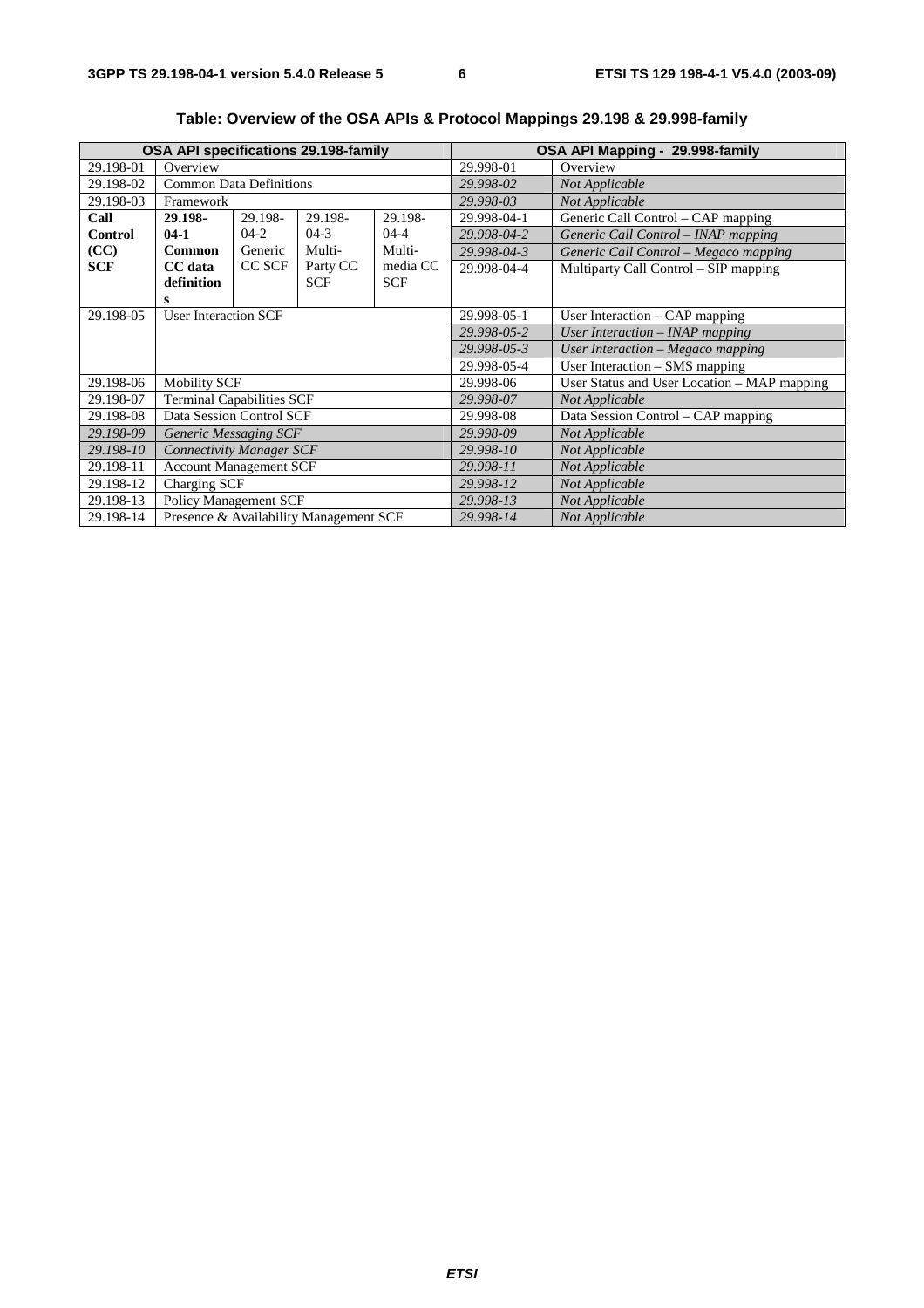### 1 Scope

The present document is Part 4, Sub-part 1 of the Stage 3 specification for an Application Programming Interface (API) for Open Service Access (OSA).

The OSA specifications define an architecture that enables application developers to make use of network functionality through an open standardised interface, i.e. the OSA APIs. The concepts and the functional architecture for the OSA are contained in 3GPP TS 23.127 [3]. The requirements for OSA are contained in 3GPP TS 22.127 [2].

The present document specifies the common definitions used by the Call Control Service Capability Features (SCF).

This specification has been defined jointly between 3GPP TSG CN WG5, ETSI SPAN 12 and the Parlay Consortium, in co-operation with a number of JAIN™ Community member companies.

### 2 References

The following documents contain provisions which, through reference in this text, constitute provisions of the present document.

- References are either specific (identified by date of publication, edition number, version number, etc.) or non-specific.
- For a specific reference, subsequent revisions do not apply.
- For a non-specific reference, the latest version applies. In the case of a reference to a 3GPP document (including a GSM document), a non-specific reference implicitly refers to the latest version of that document *in the same Release as the present document*.
- [1] 3GPP TS 29.198-1 "Open Service Access; Application Programming Interface; Part 1: Overview".
- [2] 3GPP TS 22.127: "Stage 1 Service Requirement for the Open Service Access (OSA) (Release 5)".
- [3] 3GPP TS 23.127: "Virtual Home Environment (Release 5)".
- [4] 3GPP TS 22.002: "Circuit Bearer Services Supported by a PLMN".
- [5] ISO 4217 (1995): "Codes for the representation of currencies and funds ".
- [6] 3GPP TS 24.002: "GSM-UMTS Public Land Mobile Network (PLMN) Access Reference Configuration".
- [7] 3GPP TS 22.003: "Circuit Teleservices supported by a Public Land Mobile Network (PLMN)".

### 3 Definitions and abbreviations

### 3.1 Definitions

For the purposes of the present document, the terms and definitions given in TS 29.198-1 [1] apply.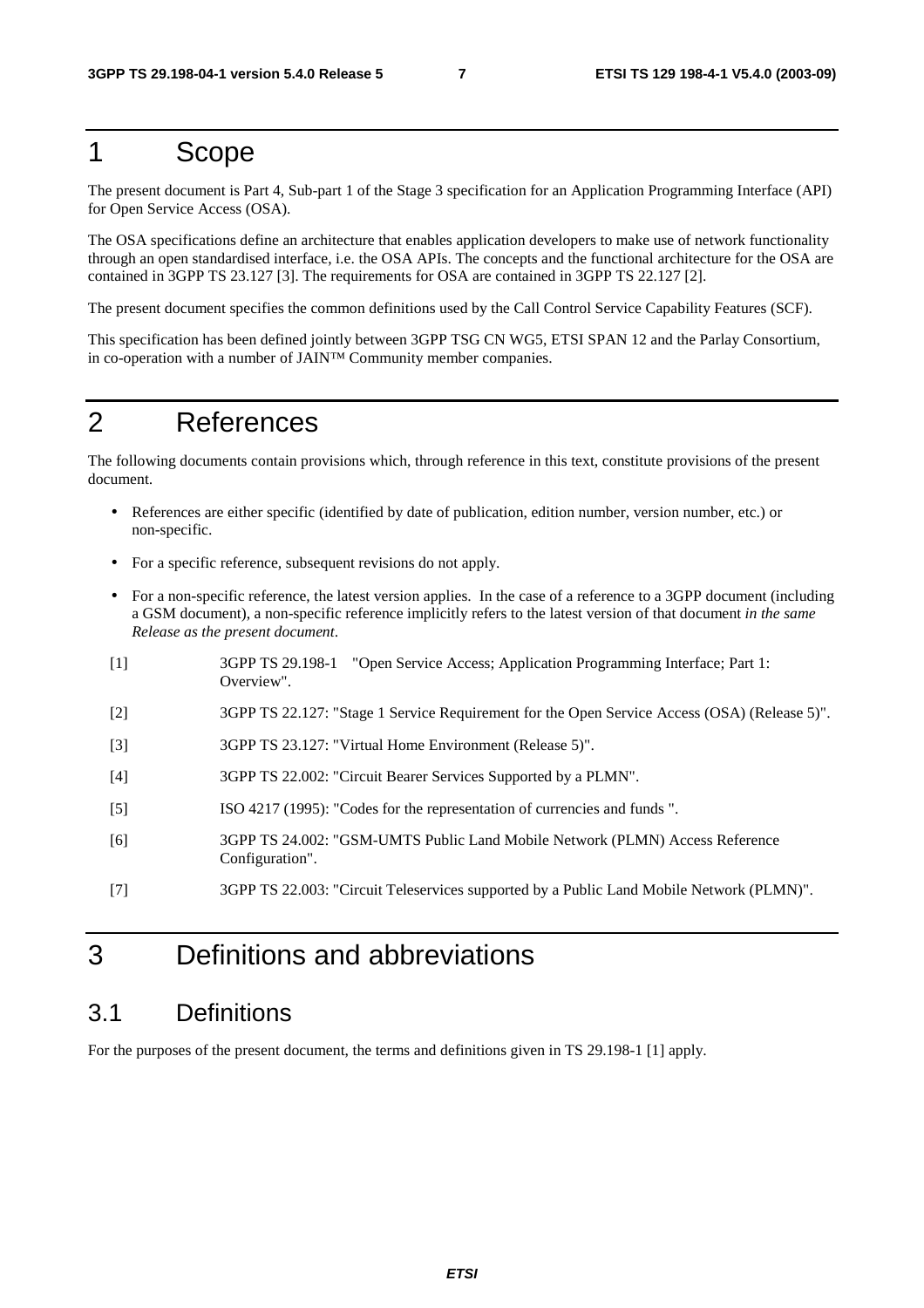### 3.2 Abbreviations

For the purposes of the present document, the abbreviations given in TS 29.198-1 [1] apply.

## 4 Call Control SCF

Three flavours of Call Control (CC) APIs have been included in 3GPP Release 5. These are the Generic Call Control (GCC), the Multi-Party Call Control (MPCC) and the Multi-Media Call Control (MMCC). The GCC is the same API as was already present in the Release 99 specification (TS 29.198 v3.3.0). Multi-Party Call Contorl was introduced in the Release 4 specifications, and Multi-Media Call Control is introduced in Release 5.

The joint work between 3GPP CN5, ETSI SPAN12 and the Parlay CC Working group with collaboration from JAIN has been focussed on the MPCC and MMCC APIs. A number of improvements on CC functionality have been made and are reflected in these APIs. For this it was necessary to break the inheritance that previously existed between GCC and MPCC.

The joint CC group has furthermore decided that the MPCC is to be considered as the future base CC family and the technical work will not be continued on GCC. Errors or technical flaws will of course be corrected.

### 4.1 Call Model Description

The call model used for the Call Control SCFs has the following objects.

\* a call object. A call is a relation between a number of parties. The call object relates to the entire call view from the application. E.g., the entire call will be released when a release is called on the call. Note that different applications can have different views on the same physical call, e.g., one application for the originating side and another application for the terminating side. The applications will not be aware of each other, all 'communication' between the applications will be by means of network signalling. The API currently does not specify any feature interaction mechanisms.

\* a call leg object. The leg object represents a logical association between a call and an address. The relationship includes at least the signalling relation with the party. The relation with the address is only made when the leg is routed. Before that the leg object is IDLE and not yet associated with the address.

\* an address. The address logically represents a party in the call.

\* a terminal. A terminal is the end-point of the signalling and/or media for a party. This object type is currently not addressed.

The call object is used to establish a relation between a number of parties by creating a leg for each party within the call.

Associated with the signalling relationship represented by the call leg, there may also be a bearer connection (e.g., in the traditional voice only networks) or a number (zero or more) of media channels (in multi-media networks).

A leg can be attached to the call or detached from the call. When the leg is attached, this means that media or bearer channels related to the legs are connected to the media or bearer channels of the other legs that are attached to the same call. I.e., only legs that are attached can 'speak' to each other. A leg can have a number of states, depending on the signalling received from or sent to the party associated with the leg. Usually there is a limit to the number of legs that are in being routed (i.e., the connection is being established) or connected to the call (i.e., the connection is established). Also, there usually is a limit to the number of legs that can be simultaneously attached to the same call.

Some networks distinguish between controlling and passive legs. By definition the call will be released when the controlling leg is released. All other legs are called passive legs. There can be at most one controlling leg per call. However, there is currently no way the application can influence whether a Leg is controlling or not.

There are two ways for an application to get the control of a call. The application can request to be notified of calls that meet certain criteria. When a call occurs in the network that meets these criteria, the application is notified and can control the call. Some legs will already be associated with the call in this case. Another way is to create a new call from the application.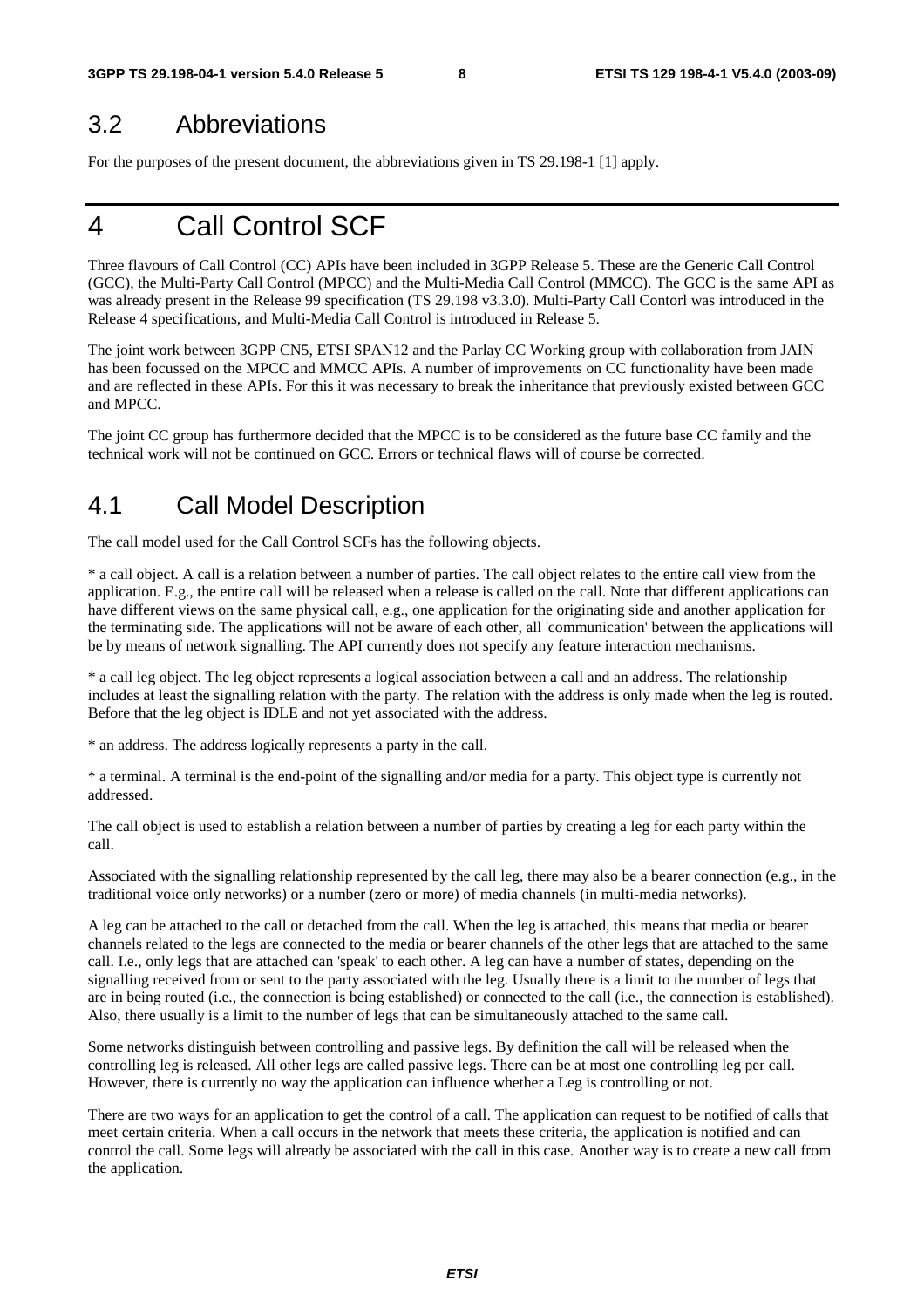### 4.2 Structure of Call Control SCF Documentation

Each of the Call Control SCFs is specified under the following headings:

- The Sequence diagrams give the reader a practical idea of how each of the SCF is implemented.
- The Class relationships clause shows how each of the interfaces applicable to the SCF, relate to one another.
- The Interface specification clause describes in detail each of the interfaces shown within the Class diagram part.
- The State Transition Diagrams (STD) show transition between states in the SCF. The states and transitions are well-defined; either methods specified in the Interface specification or events occurring in the underlying networks cause state transitions.
- The Data definitions clause show a detailed expansion of each of the data types associated with the methods within the classes. Note that some data types are used in other methods and classes and are therefore defined within the Common Data types part of this specification (TS 29.198-2).

### 4.3 General requirements on support of methods

An implementation of one of the call control APIs which supports or implements a method described in one of the subparts of TS 29.198-04, shall support or implement the functionality described for that method, for at least one valid set of values for the parameters of that method.

Where a method is not supported by an implementation of a Service interface, the exception P\_METHOD\_NOT\_SUPPORTED shall be returned to any call of that method.

Where a method is not supported by an implementation of an Application interface, a call to that method shall be possible, and no exception shall be returned.

## 5 The Service Interface Specifications

### 5.1 Interface Specification Format

This clause defines the interfaces, methods and parameters that form a part of the API specification. The Unified Modelling Language (UML) is used to specify the interface classes. The general format of an interface specification is described below.

### 5.1.1 Interface Class

This shows a UML interface class description of the methods supported by that interface, and the relevant parameters and types. The Service and Framework interfaces for enterprise-based client applications are denoted by classes with name Ip<name>. The callback interfaces to the applications are denoted by classes with name IpApp<name>. For the interfaces between a Service and the Framework, the Service interfaces are typically denoted by classes with name IpSvc<name>, while the Framework interfaces are denoted by classes with name IpFw<name>

### 5.1.2 Method descriptions

Each method (API method "call") is described. Both synchronous and asynchronous methods are used in the API. Asynchronous methods are identified by a 'Req' suffix for a method request, and, if applicable, are served by asynchronous methods identified by either a 'Res' or 'Err' suffix for method results and errors, respectively. To handle responses and reports, the application or service developer must implement the relevant IpApp<name> or IpSvc<name> interfaces to provide the callback mechanism.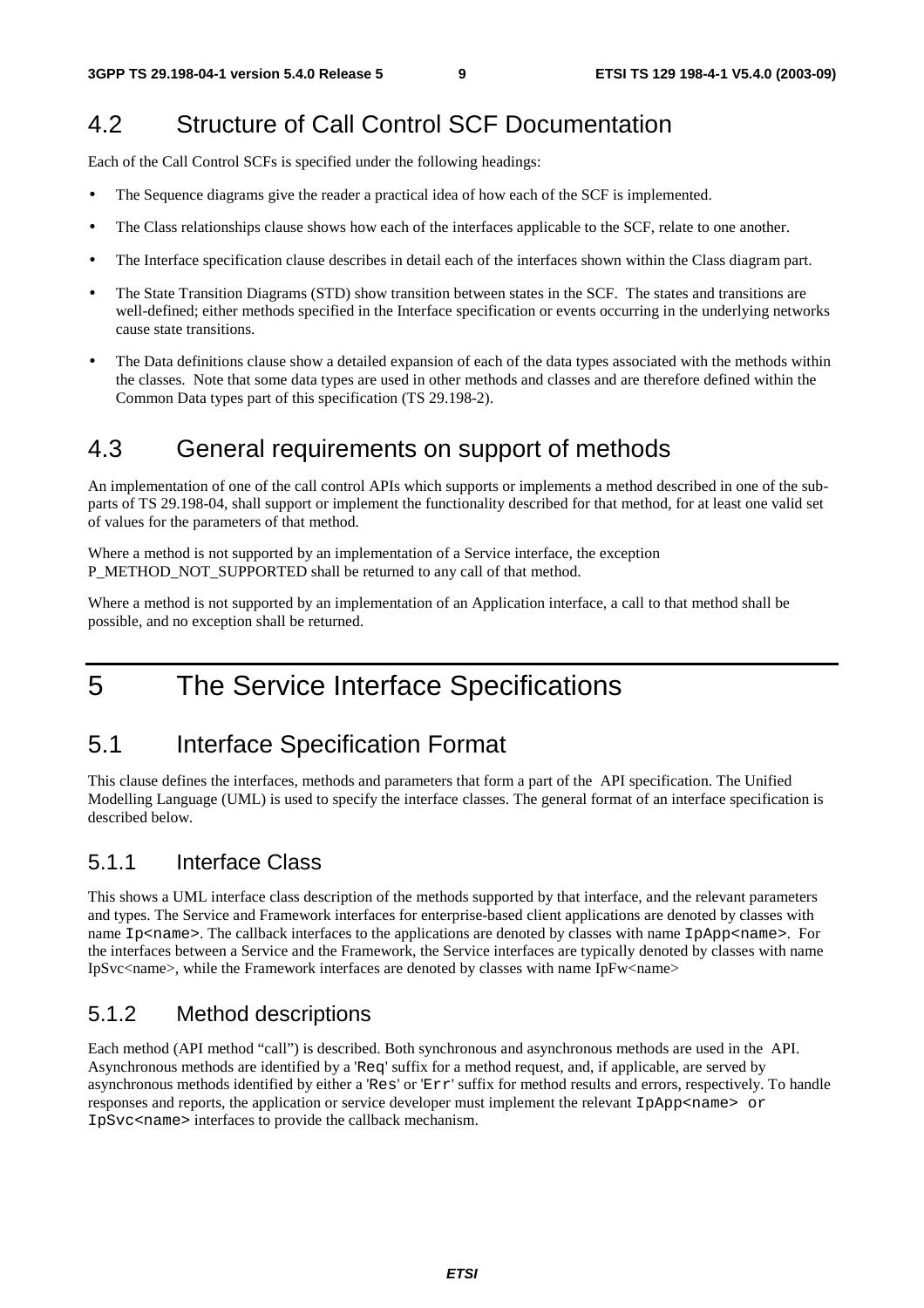### 5.1.3 Parameter descriptions

Each method parameter and its possible values are described. Parameters described as 'in' represent those that must have a value when the method is called. Those described as 'out' are those that contain the return result of the method when the method returns.

### 5.1.4 State Model

If relevant, a state model is shown to illustrate the states of the objects that implement the described interface.

### 5.2 Base Interface

### 5.2.1 Interface Class IpInterface

All application, framework and service interfaces inherit from the following interface. This API Base Interface does not provide any additional methods.

| < <lnterface>&gt;</lnterface> |
|-------------------------------|
| IpInterface                   |
|                               |
|                               |
|                               |

### 5.3 Service Interfaces

### 5.3.1 Overview

The Service Interfaces provide the interfaces into the capabilities of the underlying network - such as call control, user interaction, messaging, mobility and connectivity management.

The interfaces that are implemented by the services are denoted as 'Service Interface'. The corresponding interfaces that must be implemented by the application (e.g. for API callbacks) are denoted as 'Application Interface'.

### 5.4 Generic Service Interface

### 5.4.1 Interface Class IpService

Inherits from: IpInterface

All service interfaces inherit from the following interface.

| << Interface>>                                                                                 |
|------------------------------------------------------------------------------------------------|
| <b>IpService</b>                                                                               |
|                                                                                                |
|                                                                                                |
| setCallback (appInterface: in IpInterfaceRef) : void                                           |
| setCallbackWithSessionID (appInterface : in lpInterfaceRef, sessionID : in TpSessionID) : void |
|                                                                                                |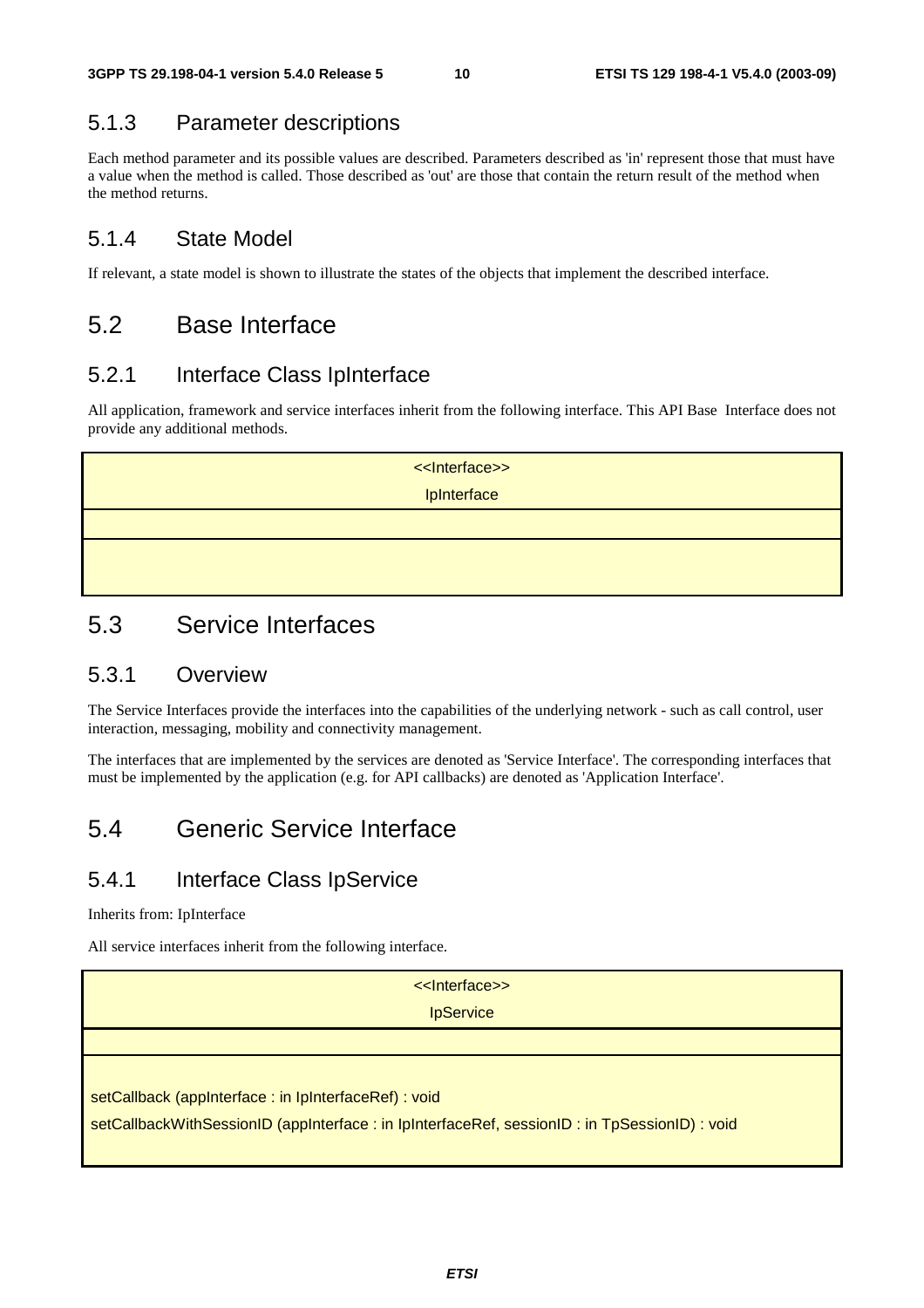#### 5.4.1.1 Method setCallback()

This method specifies the reference address of the callback interface that a service uses to invoke methods on the application. It is not allowed to invoke this method on an interface that uses SessionIDs.

#### *Parameters*

#### **appInterface : in IpInterfaceRef**

Specifies a reference to the application interface, which is used for callbacks.

#### *Raises*

**TpCommonExceptions, P\_INVALID\_INTERFACE\_TYPE** 

#### 5.4.1.2 Method setCallbackWithSessionID()

This method specifies the reference address of the application's callback interface that a service uses for interactions associated with a specific session ID: e.g. a specific call, or call leg. It is not allowed to invoke this method on an interface that does not use SessionIDs.

#### *Parameters*

#### **appInterface : in IpInterfaceRef**

Specifies a reference to the application interface, which is used for callbacks.

#### **sessionID : in TpSessionID**

Specifies the session for which the service can invoke the application's callback interface.

#### *Raises*

**TpCommonExceptions, P\_INVALID\_SESSION\_ID, P\_INVALID\_INTERFACE\_TYPE** 

## 6 Common Call Control Data Types

The following data types referenced in this clause are defined in 3GPP TS 29.198-5:

#### TpUIInfo

All other data types referenced but not defined in this clause are common data definitions which may be found in 3GPP TS 29.198-2.

### 6.1 TpCallAlertingMechanism

This data type is identical to a TpInt32, and defines the mechanism that will be used to alert a call party. The values of this data type are operator specific.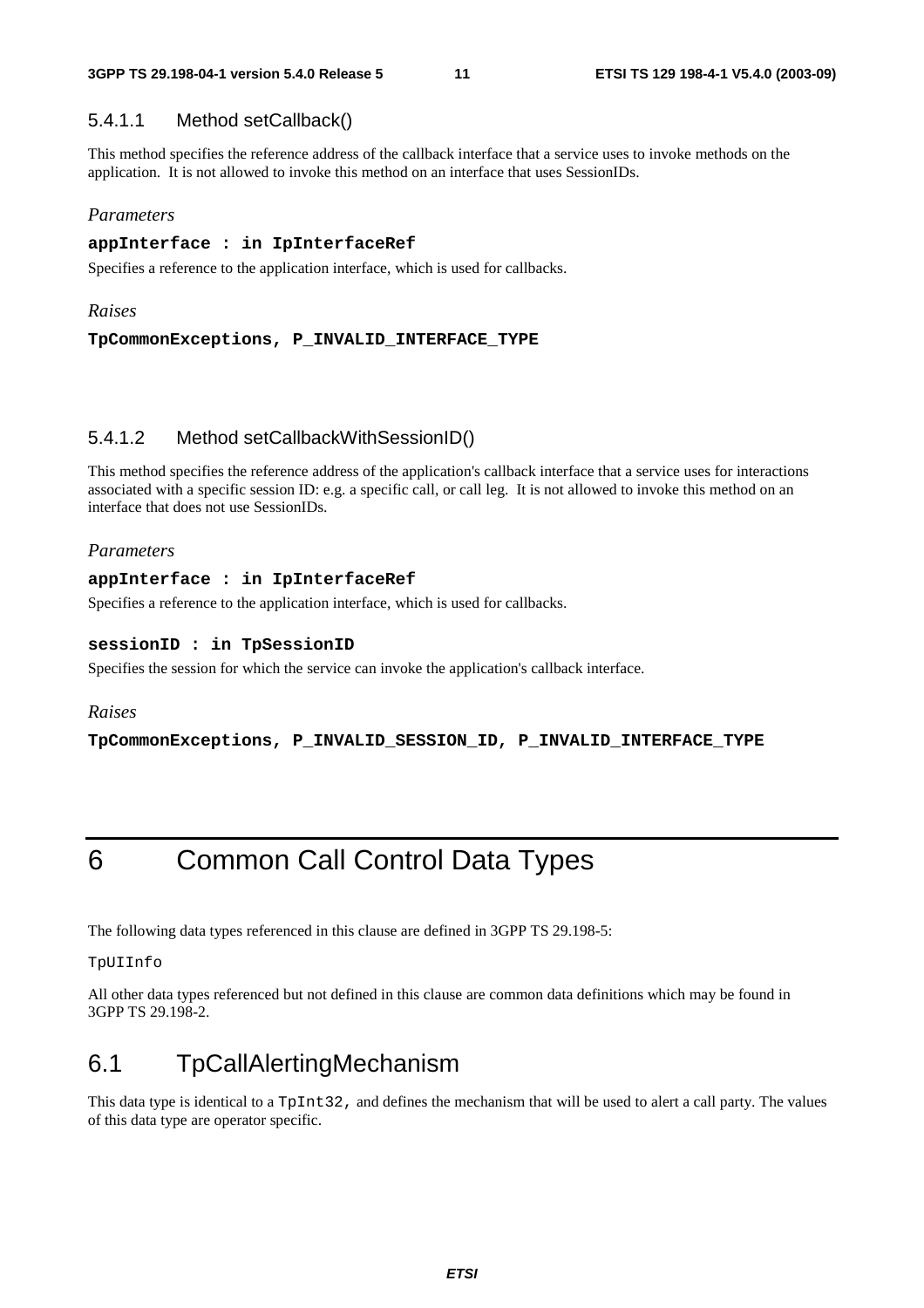### 6.2 TpCallBearerService

This data type defines the type of call application-related specific information (Q.931: Information Transfer Capability, and 3G TS 22.002)

| <b>Name</b>                                        | Value                       | <b>Description</b>                                        |
|----------------------------------------------------|-----------------------------|-----------------------------------------------------------|
| P_CALL_BEARER_SERVICE_UNKNOWN                      | $\Omega$                    | Bearer capability information unknown at this time        |
| P CALL BEARER SERVICE SPEECH                       |                             | Speech                                                    |
| P_CALL_BEARER_SERVICE_DIGITALUNRESTRICTED          | $\mathcal{D}_{\mathcal{L}}$ | Unrestricted digital information                          |
| P_CALL_BEARER_SERVICE_DIGITALRESTRICTED            | 3                           | Restricted digital information                            |
| P CALL BEARER SERVICE AUDIO                        | 4                           | 3,1 kHz audio                                             |
| P CALL BEARER SERVICE DIGITALUNRESTRICTED<br>TONES | 5                           | Unrestricted digital information with tones/announcements |
| P CALL BEARER SERVICE VIDEO                        | 6                           | Video                                                     |

## 6.3 TpCallChargePlan

Defines the Sequence of Data Elements that specify the charge plan for the call.

| <b>Sequence Element Name</b> | <b>Sequence Element Type</b>      | <b>Description</b>                                                                                                                                                                         |
|------------------------------|-----------------------------------|--------------------------------------------------------------------------------------------------------------------------------------------------------------------------------------------|
| ChargeOrderType              | TpCallChargeOrderCategory         | Charge order                                                                                                                                                                               |
| TransparentCharge            | TpOctetSet                        | Operator specific charge plan specification, e.g.<br>charging table name / charging table entry. The<br>associated charge plan data will be send<br>transparently to the charging records. |
|                              |                                   | Only applicable when transparent charging is<br>selected.                                                                                                                                  |
| ChargePlan                   | TpInt32                           | Pre-defined charge plan. Example of the charge<br>plan set from which the application can choose<br>could be: $(0 = normal user, 1 = silver card user,$<br>$2 =$ gold card user).          |
|                              |                                   | Only applicable when predefined charge plan is<br>selected.                                                                                                                                |
| AdditionalInfo               | TpOctetSet                        | Descriptive string which is sent to the billing<br>system without prior evaluation. Could be<br>included in the ticket.                                                                    |
| PartyToCharge                | TpCallPartyToChargeType           | Identifies the entity or party to be charged for the<br>call or call leg.                                                                                                                  |
| PartyToChargeAdditionalInfo  | TpCallPartyToChargeAdditionalInfo | Contains additional information regarding the<br>charged party.                                                                                                                            |

### 6.4 TpCallPartyToChargeAdditionalInfo

Defines the Tagged Choice of Data Elements that identifies the entity or party to be charged.

| <b>Tag Element Type</b> |  |
|-------------------------|--|
| TpCallPartyToChargeType |  |

| <b>Tag Element Value</b>  | <b>Choice Element</b><br>Type | <b>Choice Element Name</b> |
|---------------------------|-------------------------------|----------------------------|
| P_CALL_PARTY_ORIGINATING, | NULL.                         | Undefined                  |
| P_CALL_PARTY_DESTINATION, | NULL.                         | Undefined                  |
| P_CALL_PARTY_SPECIAL      | TpAddress                     | CallPartySpecial           |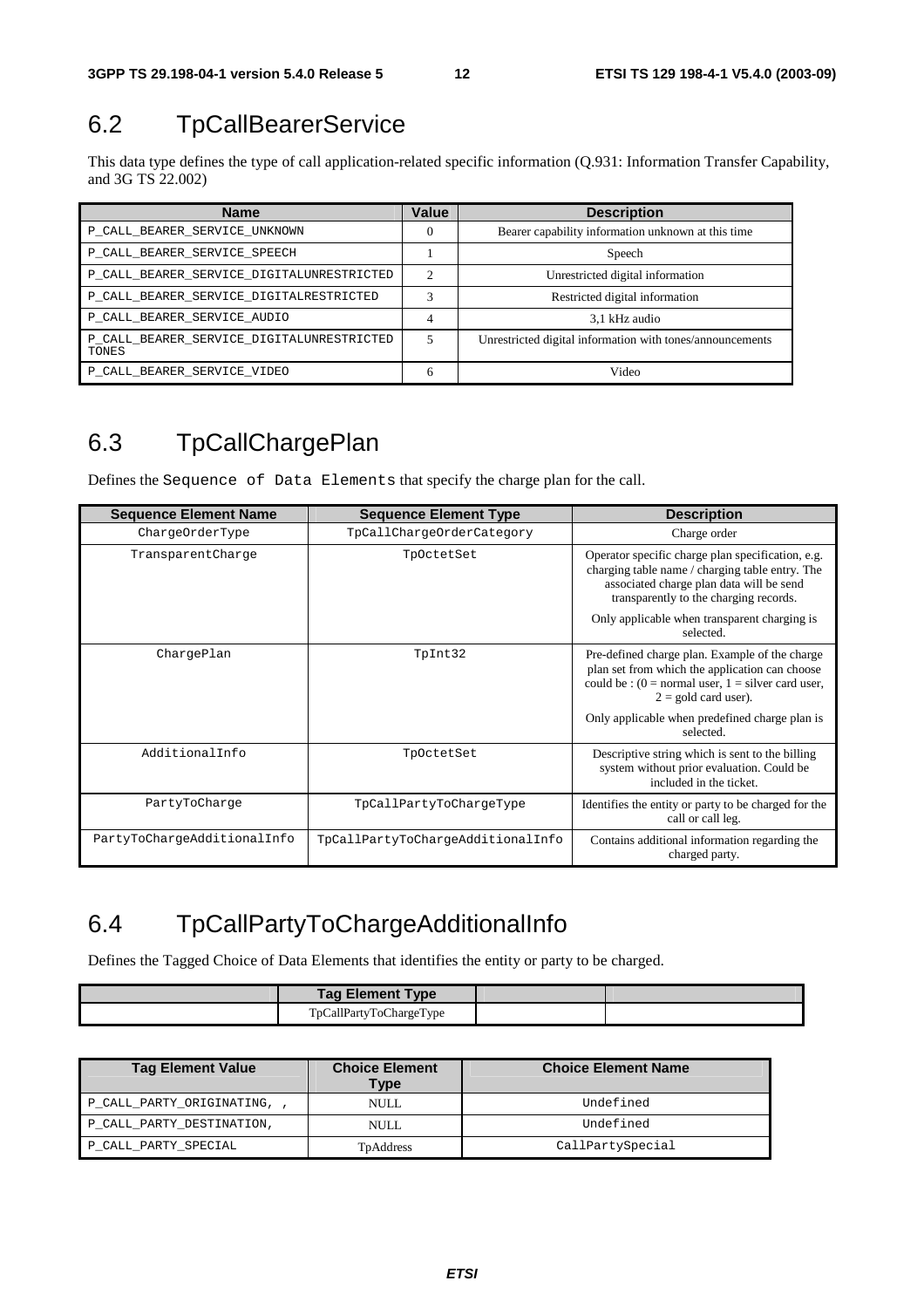### 6.5 TpCallPartyToChargeType

Defines the type of call party to charge

| <b>Name</b>              | Value | <b>Description</b>                                                                                                               |
|--------------------------|-------|----------------------------------------------------------------------------------------------------------------------------------|
| P_CALL_PARTY_ORIGINATING |       | Calling party, i.e. party that initiated the call. For application initiated calls this<br>indicates the first party of the call |
| P CALL PARTY DESTINATION |       | Called party                                                                                                                     |
| P_CALL_PARTY_SPECIAL     |       | An address identifying e.g. a third party, a service provider                                                                    |

### 6.6 TpCallChargeOrderCategory

Defines the type of charging to be applied

| <b>Name</b>                  | Value | <b>Description</b>                                                                                                                                                                     |
|------------------------------|-------|----------------------------------------------------------------------------------------------------------------------------------------------------------------------------------------|
| P_CALL_CHARGE_TRANSPARENT    |       | Operator specific charge plan specification, e.g. charging table name /<br>charging table entry. The associated charge plan data will be send<br>transparently to the charging records |
| P CALL CHARGE PREDEFINED SET |       | Pre-defined charge plan. Example of the charge plan set from which the<br>application can choose could be : $(0 = normal user, 1 = silver card user, 2 =$<br>gold card user).          |

### 6.7 TpCallEndedReport

Defines the Sequence of Data Elements that specify the reason for the call ending.

| <b>Sequence Element Name</b> | <b>Sequence Element Type</b> | <b>Description</b>                                                                    |
|------------------------------|------------------------------|---------------------------------------------------------------------------------------|
| CallLegSessionID             | TpSessionID                  | The leg that initiated the release of the call.                                       |
|                              |                              | If the call release was not initiated by the leg,<br>then this value is set to $-1$ . |
| Cause                        | TpReleaseCause               | The cause of the call ending.                                                         |

### 6.8 TpCallError

Defines the Sequence of Data Elements that specify the additional information relating to a call error.

| <b>Sequence Element Name</b> | <b>Sequence Element Type</b> |
|------------------------------|------------------------------|
| ErrorTime                    | TpDateAndTime                |
| ErrorType                    | TpCallErrorType              |
| AdditionalErrorInfo          | TpCallAdditionalErrorInfo    |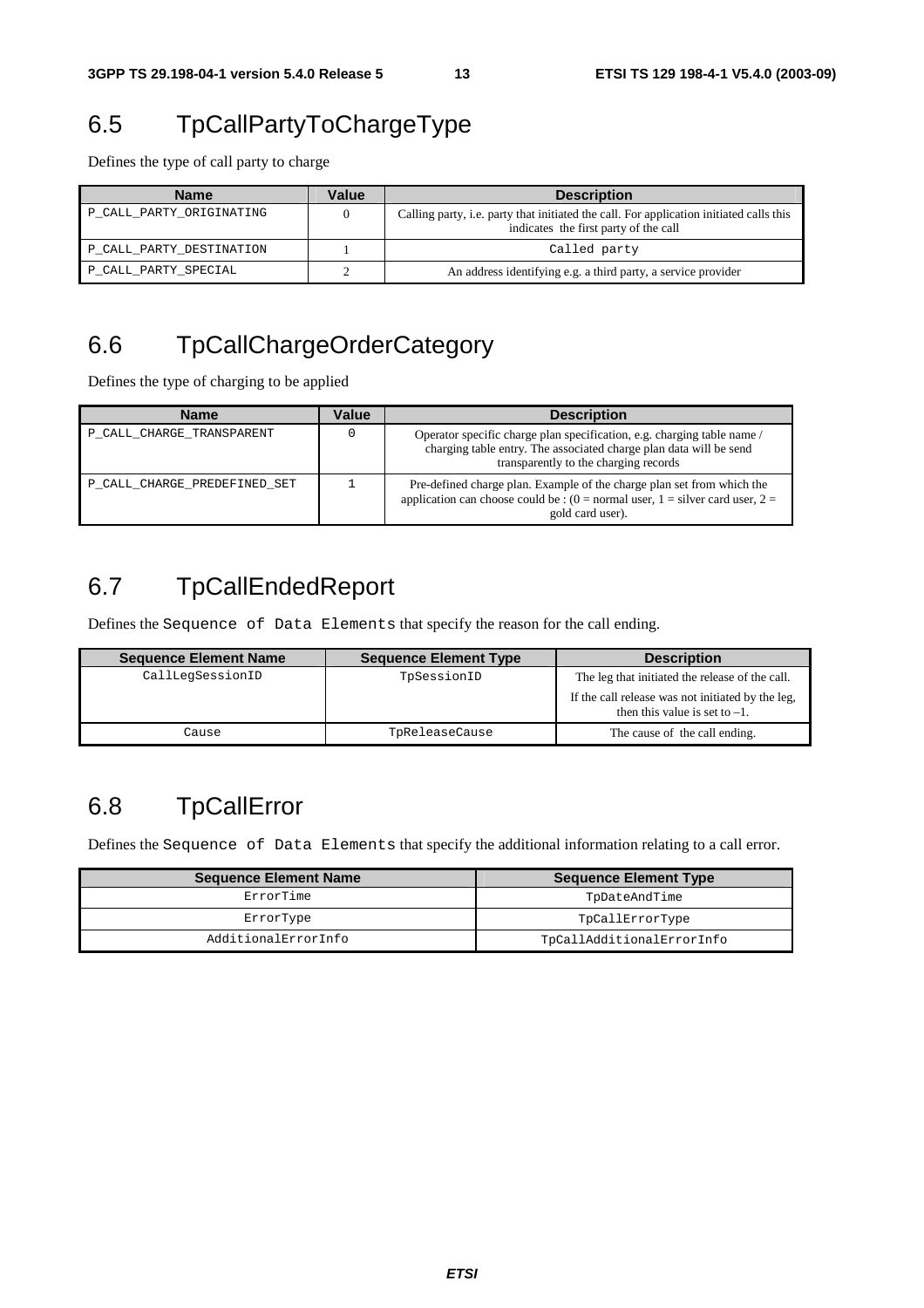## 6.9 TpCallAdditionalErrorInfo

Defines the Tagged Choice of Data Elements that specify additional call error and call error specific information. This is also used to specify call leg errors and information errors.

| <b>Tag Element Type</b> |  |
|-------------------------|--|
| TpCallErrorType         |  |

| <b>Tag Element Value</b>          | <b>Choice Element Type</b> | <b>Choice Element Name</b> |
|-----------------------------------|----------------------------|----------------------------|
| P_CALL_ERROR_UNDEFINED            | NULL                       | Undefined                  |
| P_CALL_ERROR_INVALID_ADDRESS      | TpAddressError             | CallErrorInvalidAddress    |
| P_CALL_ERROR_INVALID_STATE        | <b>NULL</b>                | Undefined                  |
| P_CALL_ERROR_RESOURCE_UNAVAILABLE | NULL                       | Undefined                  |

## 6.10 TpCallErrorType

Defines a specific call error.

| <b>Name</b>                       | Value | <b>Description</b>                                                                   |
|-----------------------------------|-------|--------------------------------------------------------------------------------------|
| P CALL ERROR UNDEFINED            |       | Undefined; the method failed or was refused,<br>but no specific reason can be given. |
| P CALL ERROR INVALID ADDRESS      |       | The operation failed because an invalid address<br>was given                         |
| P CALL ERROR INVALID STATE        |       | The call was not in a valid state for the<br>requested operation                     |
| P_CALL_ERROR_RESOURCE_UNAVAILABLE |       | There are not enough resources to complete the<br>request successfully               |

## 6.11 TpCallInfoReport

Defines the Sequence of Data Elements that specify the call information requested. Information that was not requested is invalid.

| <b>Sequence Element Name</b>   | <b>Sequence Element Type</b> | <b>Description</b>                                                                                                                                                                                  |
|--------------------------------|------------------------------|-----------------------------------------------------------------------------------------------------------------------------------------------------------------------------------------------------|
| CallInfoType                   | TpCallInfoType               | The type of call report.                                                                                                                                                                            |
| CallInitiationStartTime        | TpDateAndTime                | The time and date when the call, or<br>follow-on call, was started.                                                                                                                                 |
| CallConnectedToResourceTime    | TpDateAndTime                | The date and time when the call was<br>connected to the resource.                                                                                                                                   |
|                                |                              | This data element is only valid when<br>information on user interaction is reported.                                                                                                                |
| CallConnectedToDestinationTime | TpDateAndTime                | The date and time when the call was<br>connected to the destination (i.e., when the<br>destination answered the call). If the<br>destination did not answer, the time is set<br>to an empty string. |
|                                |                              | This data element is invalid when<br>information on user interaction is reported<br>with an intermediate report.                                                                                    |
| CallEndTime                    | TpDateAndTime                | The date and time when the call or follow-<br>on call or user interaction was terminated.                                                                                                           |
| Cause                          | TpReleaseCause               | The cause of the termination.                                                                                                                                                                       |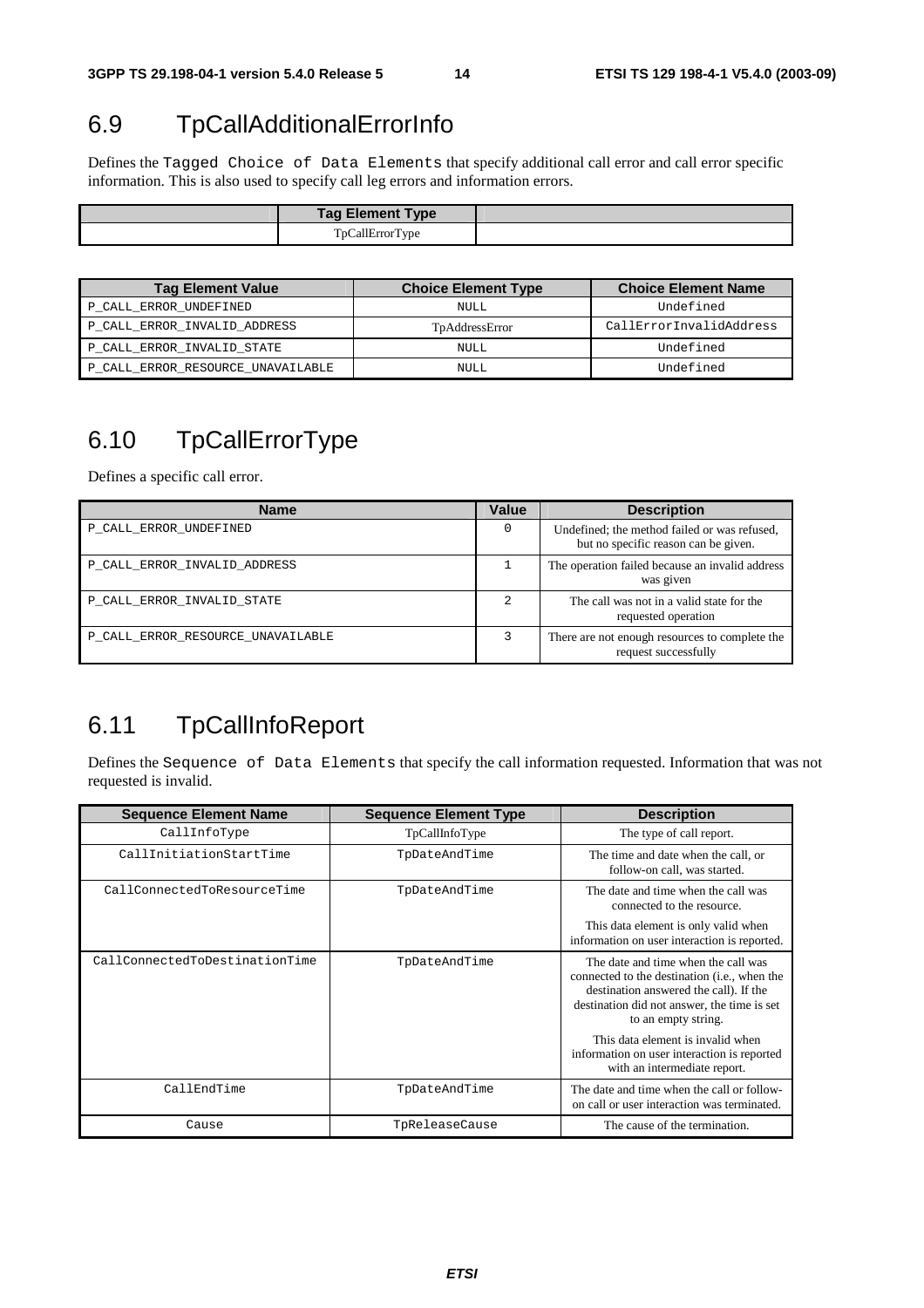A callInfoReport will be generated at the end of user interaction and at the end of the connection with the associated address. This means that either the destination related information is present or the resource related information, but not both.

### 6.12 TpCallInfoType

Defines the type of call information requested and reported. The values may be combined by a logical 'OR' function.

| <b>Name</b>               | Value           | <b>Description</b>  |
|---------------------------|-----------------|---------------------|
| P CALL INFO UNDEFINED     | 00 <sub>h</sub> | Undefined           |
| P_CALL_INFO_TIMES         | 01 <sub>h</sub> | Relevant call times |
| P CALL INFO RELEASE CAUSE | 02 <sub>h</sub> | Call release cause  |

### 6.13 TpCallLoadControlMechanism

Defines the Tagged Choice of Data Elements that specify the applied mechanism and associated parameters.

| <b>Tag Element Type</b>                |  |
|----------------------------------------|--|
| <b>T</b> <sub>D</sub> CallI<br>المهدان |  |

| <b>Tag Element Value</b>         | <b>Choice Element Type</b>    | <b>Choice Element Name</b> |
|----------------------------------|-------------------------------|----------------------------|
| P CALL LOAD CONTROL PER INTERVAL | TpCallLoadControlIntervalRate | CallLoadControlPerInterval |

### 6.14 TpCallLoadControlIntervalRate

Defines the call admission rate of the call load control mechanism used. This data type indicates the interval (in milliseconds) between calls that are admitted. This data type is identical to a TpInt32.

| <b>Name</b>                        | <b>Value</b>                      | <b>Description</b>       |
|------------------------------------|-----------------------------------|--------------------------|
| P CALL LOAD CONTROL ADMIT NO CALLS |                                   | Infinite interval        |
|                                    |                                   | (do not admit any calls) |
|                                    | $\overline{\phantom{a}}$<br>60000 | Duration in milliseconds |

### 6.15 TpCallLoadControlMechanismType

Defines the type of call load control mechanism to use.

| Name                             | <b>Value</b> | <b>Description</b>          |
|----------------------------------|--------------|-----------------------------|
| P CALL LOAD CONTROL PER INTERVAL |              | admit one call per interval |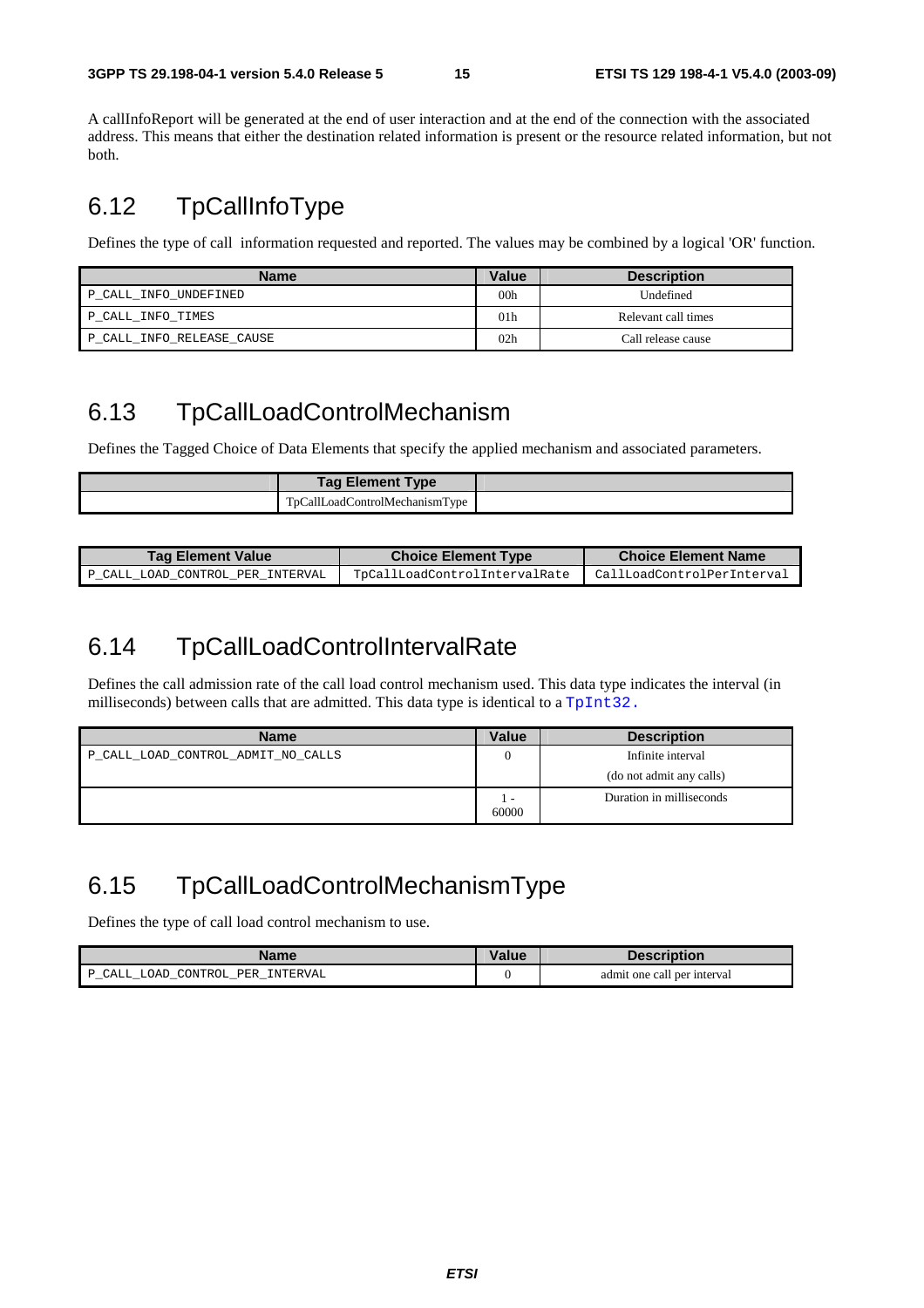## 6.16 TpCallMonitorMode

Defines the mode that the call will monitor for events, or the mode that the call is in following a detected event.

| <b>Name</b>                        | <b>Value</b> | <b>Description</b>                                                                                                                                                                                                                                            |
|------------------------------------|--------------|---------------------------------------------------------------------------------------------------------------------------------------------------------------------------------------------------------------------------------------------------------------|
| P CALL MONITOR MODE INTERRUPT      | $\Omega$     | The call event is intercepted by the call control<br>service and call processing is interrupted. The<br>application is notified of the event and call<br>processing resumes following an appropriate<br>API call or network event (such as a call<br>release) |
| P_CALL_MONITOR_MODE_NOTIFY         |              | The call event is detected by the call control<br>service but not intercepted. The application is<br>notified of the event and call processing<br>continues                                                                                                   |
| P_CALL_MONITOR_MODE_DO_NOT_MONITOR |              | Do not monitor for the event                                                                                                                                                                                                                                  |

### 6.17 TpCallNetworkAccessType

This data defines the bearer capabilities associated with the call. (3G TS 24.002) This information is network operator specific and may not always be available because there is no standard protocol to retrieve the information.

| <b>Name</b>                               | Value | <b>Description</b>                             |
|-------------------------------------------|-------|------------------------------------------------|
| P_CALL_NETWORK_ACCESS_TYPE_UNKNOWN        |       | Network type information unknown at this time. |
| P_CALL_NETWORK_ACCESS_TYPE_POT            |       | <b>POTS</b>                                    |
| P_CALL_NETWORK_ACCESS_TYPE_ISDN           |       | <b>ISDN</b>                                    |
| P_CALL_NETWORK_ACCESS_TYPE_DIALUPINTERNET | 3     | Dial-up Internet                               |
| P CALL NETWORK ACCESS TYPE XDSL           | 4     | xDSL                                           |
| P_CALL_NETWORK_ACCESS_TYPE_WIRELESS       |       | Wireless                                       |

## 6.18 TpCallPartyCategory

This data type defines the category of a calling party. (Q.763: Calling Party Category / Called Party Category)

| <b>Name</b>                        | Value          | <b>Description</b>                            |
|------------------------------------|----------------|-----------------------------------------------|
| P_CALL_PARTY_CATEGORY_UNKNOWN      | 0              | calling party's category unknown at this time |
| P_CALL_PARTY_CATEGORY_OPERATOR_F   |                | operator, language French                     |
| P_CALL_PARTY_CATEGORY_OPERATOR_E   | $\overline{c}$ | operator, language English                    |
| P_CALL_PARTY_CATEGORY_OPERATOR_G   | 3              | operator, language German                     |
| P_CALL_PARTY_CATEGORY_OPERATOR_R   | $\overline{4}$ | operator, language Russian                    |
| P_CALL_PARTY_CATEGORY_OPERATOR_S   | 5              | operator, language Spanish                    |
| P_CALL_PARTY_CATEGORY_ORDINARY_SUB | 6              | ordinary calling subscriber                   |
| P_CALL_PARTY_CATEGORY_PRIORITY_SUB | 7              | calling subscriber with priority              |
| P_CALL_PARTY_CATEGORY_DATA_CALL    | 8              | data call (voice band data)                   |
| P_CALL_PARTY_CATEGORY_TEST_CALL    | 9              | test call                                     |
| P_CALL_PARTY_CATEGORY_PAYPHONE     | 10             | payphone                                      |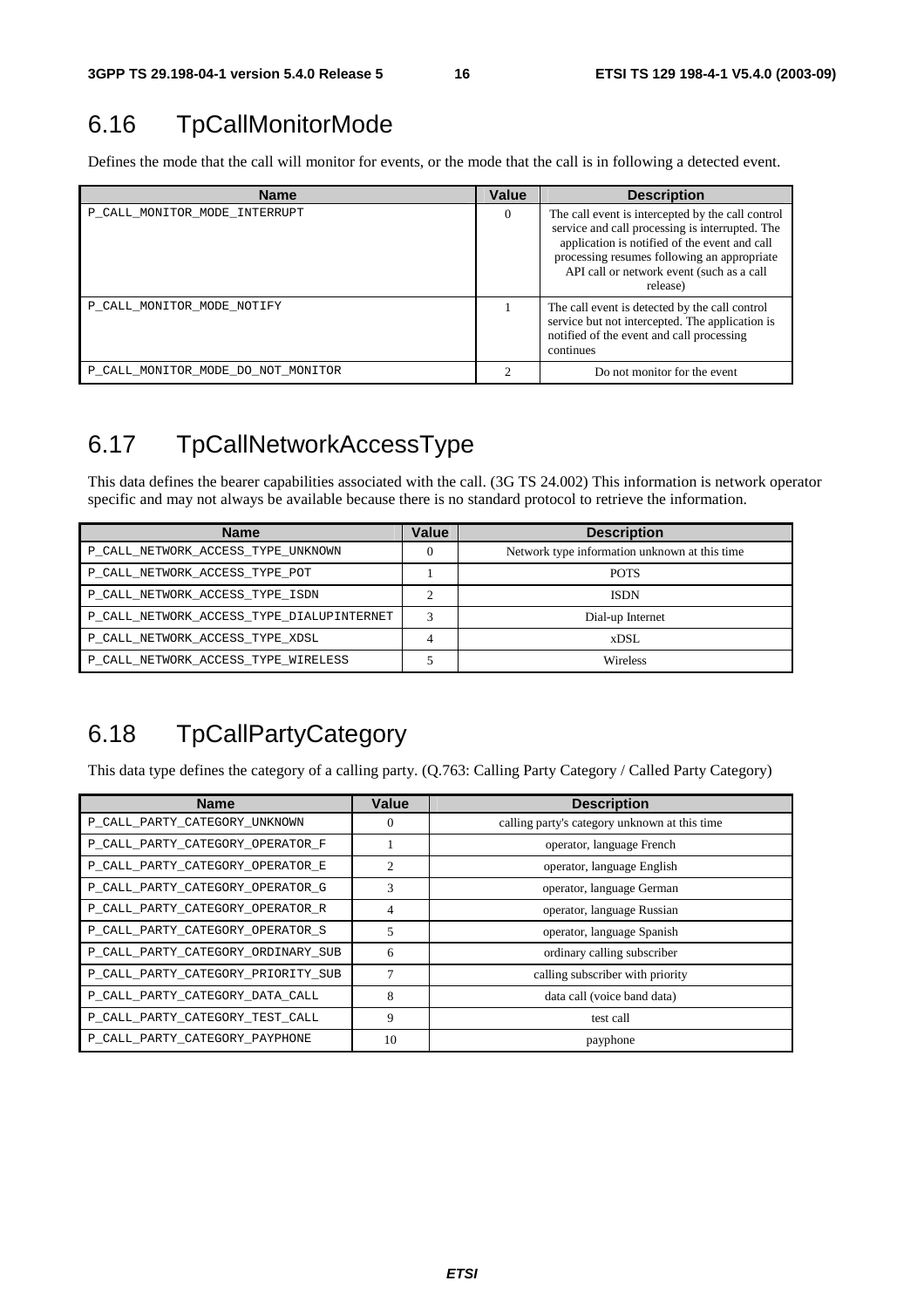### 6.19 TpCallServiceCode

Defines the Sequence of Data Elements that specify the service code and type of service code received during a call. The service code type defines how the value string should be interpreted.

| <b>Sequence Element Name</b> | <b>Sequence Element Type</b> |
|------------------------------|------------------------------|
| CallServiceCodeType          | TpCallServiceCodeType        |
| ServiceCodeValue             | TpString                     |

### 6.20 TpCallServiceCodeSet

Defines a Numbered Set of Data Elements of TpCallServiceCode.

## 6.21 TpCallServiceCodeType

Defines the different types of service codes that can be received during the call.

| <b>Name</b>                   | Value          | <b>Description</b>                                                                                                                                                |
|-------------------------------|----------------|-------------------------------------------------------------------------------------------------------------------------------------------------------------------|
| P_CALL_SERVICE_CODE_UNDEFINED |                | The type of service code is unknown. The corresponding string is<br>operator specific.                                                                            |
| P_CALL_SERVICE_CODE_DIGITS    |                | The user entered a digit sequence during the call. The corresponding<br>string is an ASCII representation of the received digits.                                 |
| P_CALL_SERVICE_CODE_FACILITY  | $\mathfrak{D}$ | A facility information element is received. The corresponding string<br>contains the facility information element as defined in ITU 0.932                         |
| P CALL SERVICE CODE U2U       | 3              | A user-to-user message was received. The associated string contains<br>the content of the user-to-user information element.                                       |
| P CALL SERVICE CODE HOOKFLASH | 4              | The user performed a hookflash, optionally followed by some digits.<br>The corresponding string is an ASCII representation of the entered<br>digits.              |
| P_CALL_SERVICE_CODE_RECALL    | 5              | The user pressed the register recall button, optionally followed by<br>some digits. The corresponding string is an ASCII representation of<br>the entered digits. |

### 6.22 TpCallSuperviseReport

Defines the responses from the call control service for calls that are supervised. The values may be combined by a logical 'OR' function.

| <b>Name</b>                   | Value           | <b>Description</b>                                                                                                                                                                       |
|-------------------------------|-----------------|------------------------------------------------------------------------------------------------------------------------------------------------------------------------------------------|
| P_CALL_SUPERVISE_TIMEOUT      | 01 <sub>h</sub> | The call supervision timer has expired                                                                                                                                                   |
| P_CALL_SUPERVISE_CALL_ENDED   | 02h             | The call has ended, either due to timer expiry<br>or call party release. In case the called party<br>disconnects but a follow-on call can still be<br>made also this indication is used. |
| P_CALL_SUPERVISE_TONE_APPLIED | 04h             | A warning tone has been applied. This is only<br>sent in combination with<br>P CALL SUPERVISE TIMEOUT                                                                                    |
| P_CALL_SUPERVISE_UI_FINISHED  | 08 <sub>h</sub> | The user interaction has finished.                                                                                                                                                       |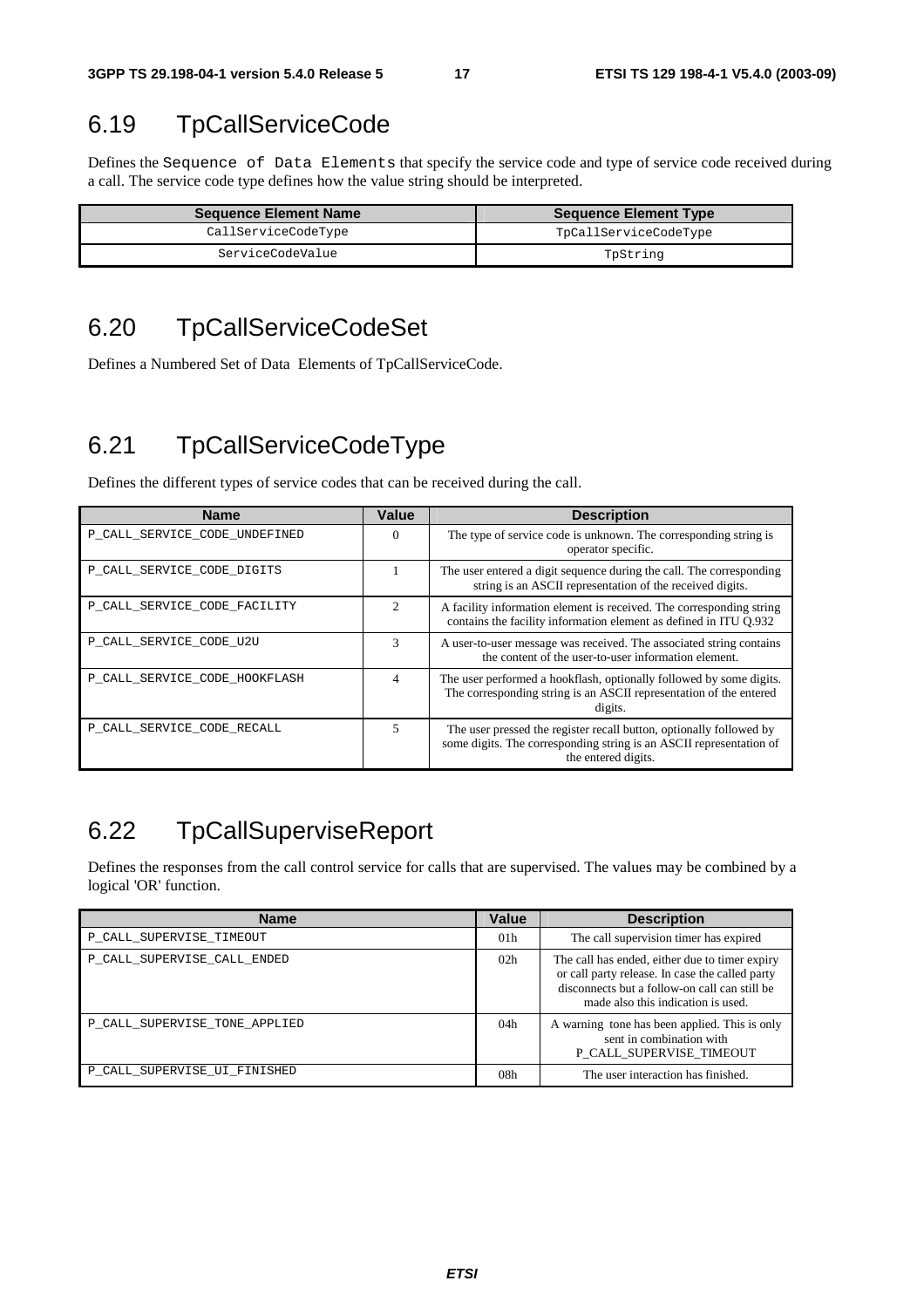## 6.23 TpCallSuperviseTreatment

Defines the treatment of the call by the call control service when the call supervision timer expires. The values may be combined by a logical 'OR' function.

| <b>Name</b>                 | Value           | <b>Description</b>                                                                                                                                                                                                  |
|-----------------------------|-----------------|---------------------------------------------------------------------------------------------------------------------------------------------------------------------------------------------------------------------|
| P CALL SUPERVISE RELEASE    | 01 <sub>h</sub> | Release the call when the call supervision<br>timer expires                                                                                                                                                         |
| P_CALL_SUPERVISE_RESPOND    | 02 <sub>h</sub> | Notify the application when the call<br>supervision timer expires                                                                                                                                                   |
| P CALL SUPERVISE APPLY TONE | 04h             | Send a warning tone to the originating party<br>when the call supervision timer expires. If call<br>release is requested, then the call will be<br>released following the tone after an<br>administered time period |

### 6.24 TpCallTeleService

This data type defines the tele-service associated with the call. (Q.763: User Teleservice Information, Q.931: High Layer Compatibility Information, and 3G TS 22.003)

| <b>Name</b>                          | <b>Value</b>   | <b>Description</b>                                                                           |
|--------------------------------------|----------------|----------------------------------------------------------------------------------------------|
| P_CALL_TELE_SERVICE_UNKNOWN          | $\overline{0}$ | Teleservice information unknown at this time                                                 |
| P_CALL_TELE_SERVICE_TELEPHONY        | 1              | Telephony                                                                                    |
| P_CALL_TELE_SERVICE_FAX_2_3          | $\overline{c}$ | Facsimile Group 2/3                                                                          |
| P_CALL_TELE_SERVICE_FAX_4_I          | 3              | Facsimile Group 4, Class I                                                                   |
| P_CALL_TELE_SERVICE_FAX_4_II_III     | $\overline{4}$ | Facsimile Group 4, Classes II and III                                                        |
| P_CALL_TELE_SERVICE_VIDEOTEX_SYN     | 5              | Syntax based Videotex                                                                        |
| P_CALL_TELE_SERVICE_VIDEOTEX_INT     | 6              | International Videotex interworking via gateways or interworking<br>units                    |
| P_CALL_TELE_SERVICE_TELEX            | 7              | Telex service                                                                                |
| P_CALL_TELE_SERVICE_MHS              | 8              | <b>Message Handling Systems</b>                                                              |
| P_CALL_TELE_SERVICE_OSI              | 9              | OSI application                                                                              |
| P_CALL_TELE_SERVICE_FTAM             | 10             | FTAM application                                                                             |
| P_CALL_TELE_SERVICE_VIDEO            | 11             | Videotelephony                                                                               |
| P_CALL_TELE_SERVICE_VIDEO_CONF       | 12             | Videoconferencing                                                                            |
| P_CALL_TELE_SERVICE_AUDIOGRAPH_CONF  | 13             | Audiographic conferencing                                                                    |
| P_CALL_TELE_SERVICE_MULTIMEDIA       | 14             | Multimedia services                                                                          |
| P_CALL_TELE_SERVICE_CS_INI_H221      | 15             | Capability set of initial channel of H.221                                                   |
| P_CALL_TELE_SERVICE_CS_SUB_H221      | 16             | Capability set of subsequent channel of H.221                                                |
| P_CALL_TELE_SERVICE_CS_INI_CALL      | 17             | Capability set of initial channel associated with an active 3,1 kHz<br>audio or speech call. |
| P_CALL_TELE_SERVICE_DATATRAFFIC      | 18             | Data traffic.                                                                                |
| P_CALL_TELE_SERVICE_EMERGENCY_CALLS  | 19             | <b>Emergency Calls</b>                                                                       |
| P_CALL_TELE_SERVICE_SMS_MT_PP        | 20             | Short message MT/PP                                                                          |
| P_CALL_TELE_SERVICE_SMS_MO_PP        | 21             | Short message MO/PP                                                                          |
| P_CALL_TELE_SERVICE_CELL_BROADCAST   | 22             | <b>Cell Broadcast Service</b>                                                                |
| P_CALL_TELE_SERVICE_ALT_SPEECH_FAX_3 | 23             | Alternate speech and facsimile group 3                                                       |
| P_CALL_TELE_SERVICE_AUTOMATIC_FAX_3  | 24             | Automatic Facsimile group 3                                                                  |
| P_CALL_TELE_SERVICE_VOICE_GROUP_CALL | 25             | Voice Group Call Service                                                                     |
| P_CALL_TELE_SERVICE_VOICE_BROADCAST  | 26             | Voice Broadcast Service                                                                      |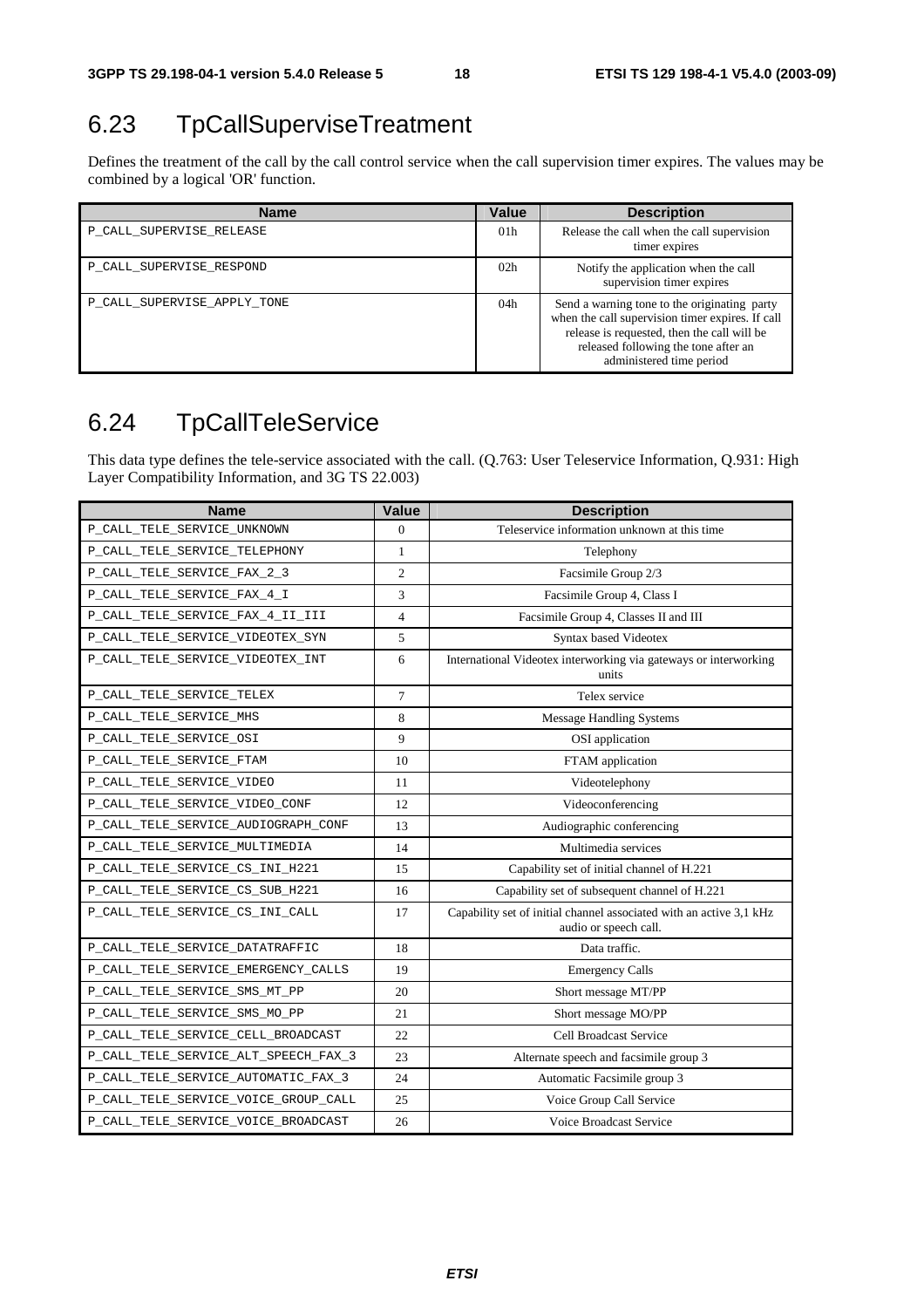### 6.25 TpCallTreatment

Defines the Sequence of Data Elements that specify the treatment for calls that will be handled only by the network (for example, call which are not admitted by the call load control mechanism).

| <b>Sequence Element Name</b> | <b>Sequence Element Type</b>  |  |
|------------------------------|-------------------------------|--|
| CallTreatmentType            | TpCallTreatmentType           |  |
| ReleaseCause                 | TpReleaseCause                |  |
| AdditionalTreatmentInfo      | TpCallAdditionalTreatmentInfo |  |

### 6.26 TpCallTreatmentType

Defines the treatment for calls that will be handled only by the network.

| <b>Name</b>              | Value | <b>Description</b>                                                          |
|--------------------------|-------|-----------------------------------------------------------------------------|
| P CALL TREATMENT DEFAULT |       | Default treatment                                                           |
| P CALL TREATMENT RELEASE |       | Release the call                                                            |
| P CALL TREATMENT SIAR    |       | Send information to the user, and release the<br>call (Send Info & Release) |

### 6.27 TpCallAdditionalTreatmentInfo

Defines the Tagged Choice of Data Elements that specify the information to be sent to a call party.

| <b>Tag Element Type</b> |  |
|-------------------------|--|
| TpCallTreatmentType     |  |

| <b>Tag Element Value</b> | <b>Choice Element Type</b> | <b>Choice Element Name</b> |
|--------------------------|----------------------------|----------------------------|
| P_CALL_TREATMENT_DEFAULT | NULL.                      | Undefined                  |
| P CALL TREATMENT RELEASE | NULL.                      | Undefined                  |
| P CALL TREATMENT SIAR    | TpUIInfo                   | InformationToSend          |

### 6.28 TpMediaType

Defines the media type of a media stream. The values may be combined by a logical 'OR' function.

| <b>Name</b> | Value | <b>Description</b>          |
|-------------|-------|-----------------------------|
| P_AUDIO     |       | Audio stream                |
| P_VIDEO     |       | Video stream                |
| P_DATA      |       | Data stream $(e.g., T.120)$ |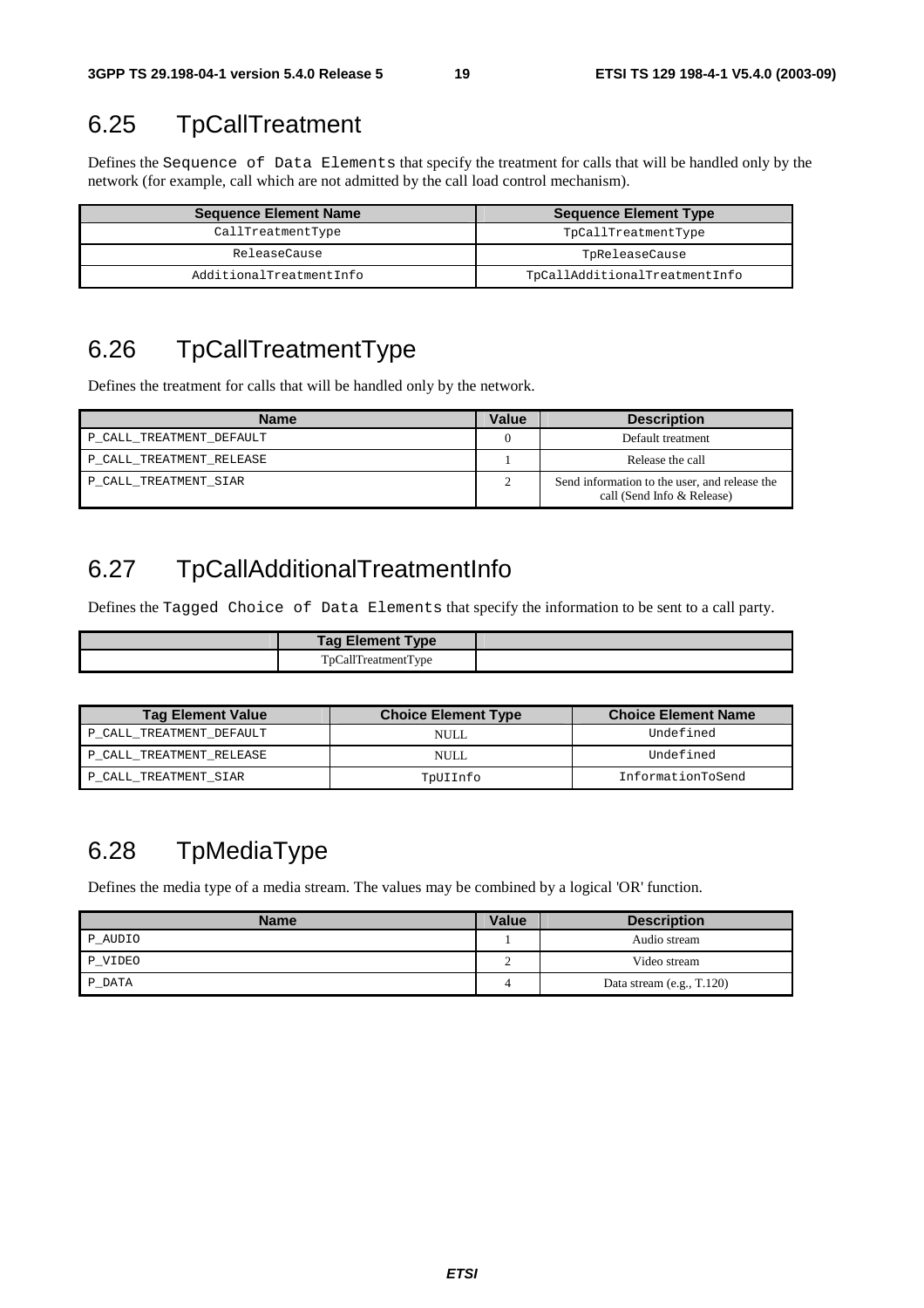## Annex A (normative): OMG IDL Description of Common Call Control Data Types

The OMG IDL representation of this specification is contained in the text file common\_cc\_data.idl (contained in archive 291980401IDL.ZIP) which accompanies the present document.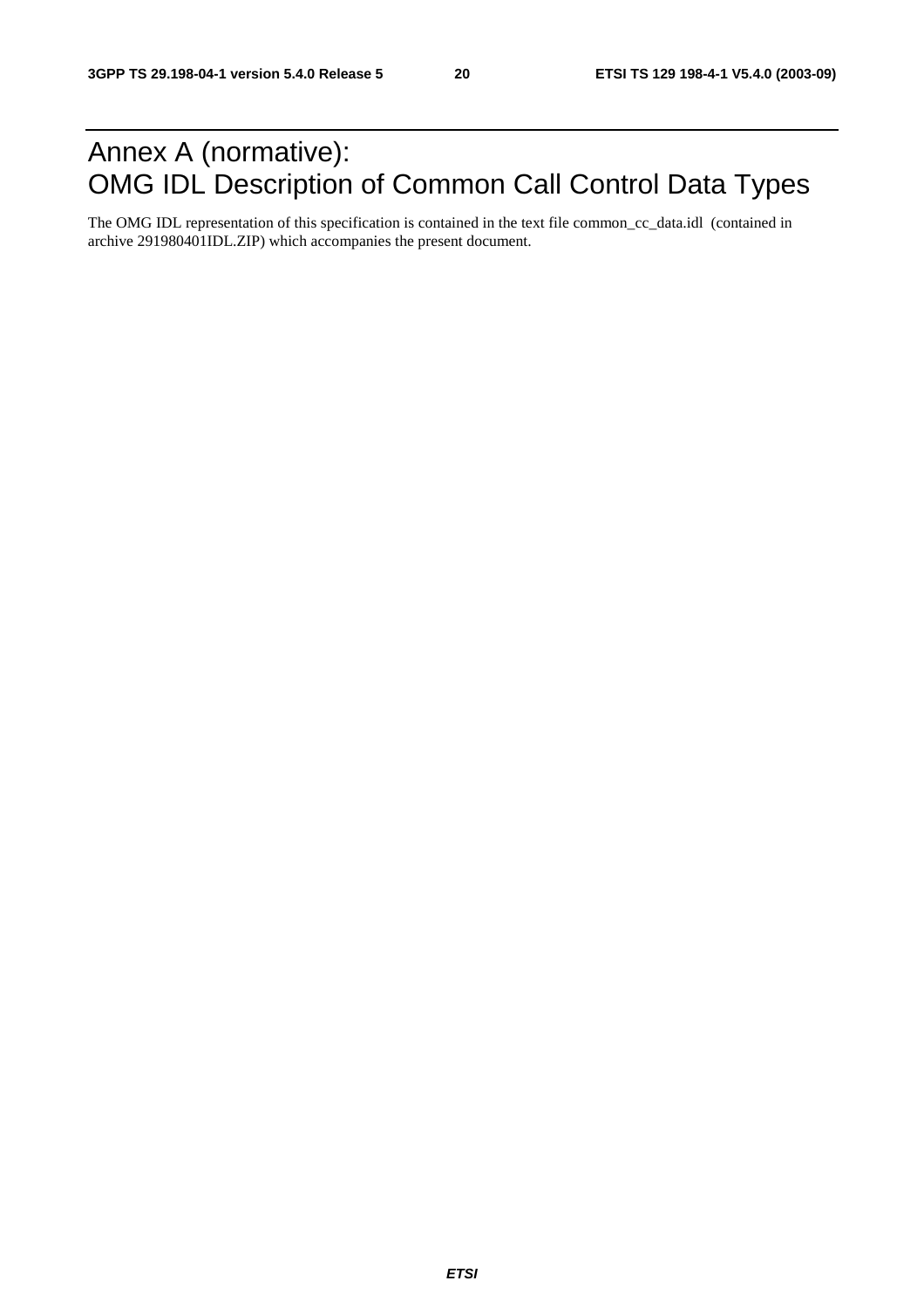## Annex B (informative): W3C WSDL Description of Common Call Control Data Types

The W3C WSDL representation of this specification is contained in text files (common\_cc\_data.wsdl contained in archive 291980401WSDL.ZIP) which accompanies the present document.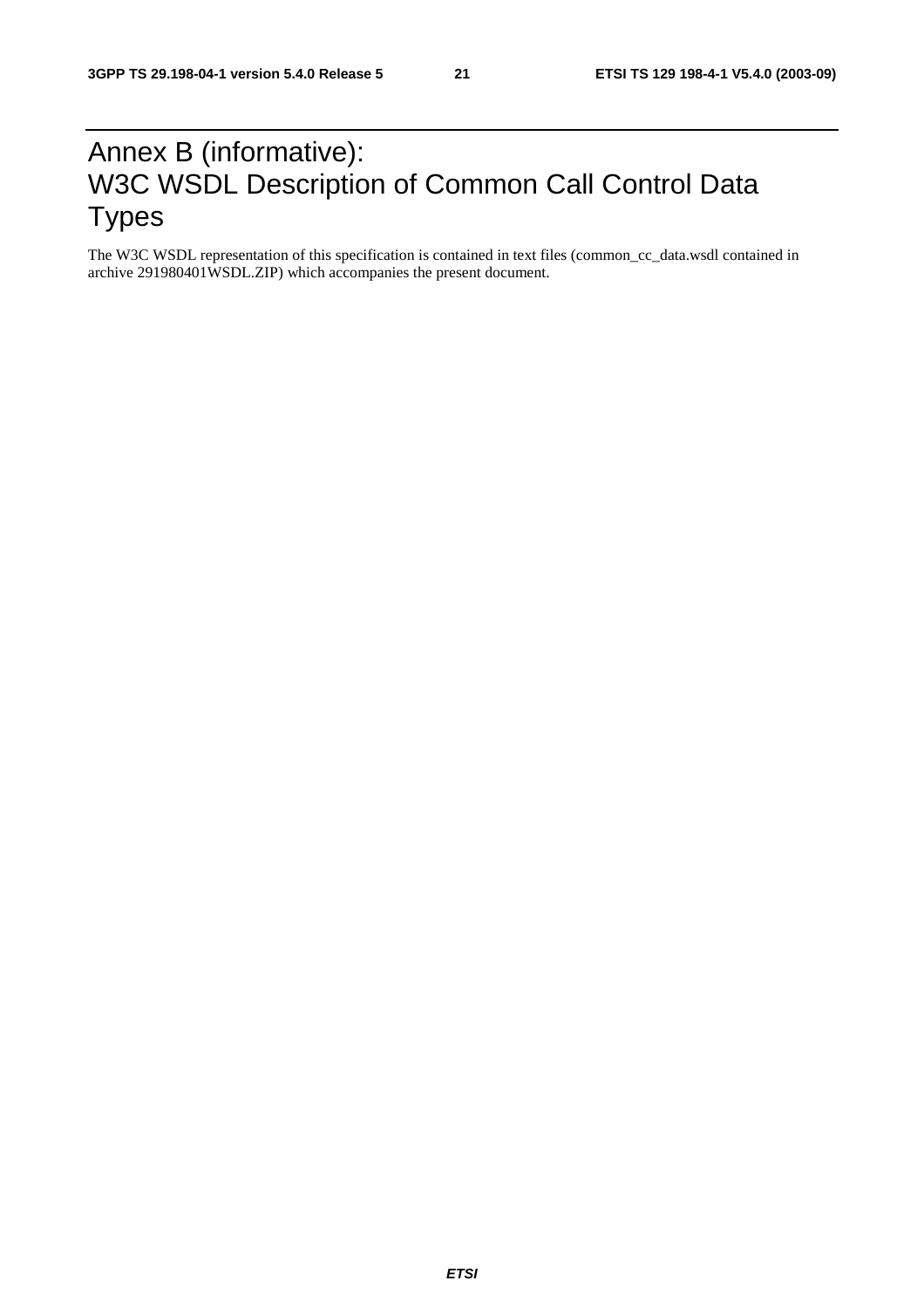## Annex C (informative): Java API Description of the Call Control SCFs

The Java API realisation of this specification is produced in accordance with the Java Realisation rules defined in Part 1 of this specification series. These rules aim to deliver for Java, a developer API, provided as a realisation, supporting a Java API that represents the UML specifications. The rules support the production of both J2SE and J2EE versions of the API from the common UML specifications.

The J2SE representation of this specification is provided as Java Code, contained in archive 291980401J2SE.ZIP that accompanies the present document.

The J2EE representation of this specification is provided as Java Code, contained in archive 291980401J2EE.ZIP that accompanies the present document.

**ETSI**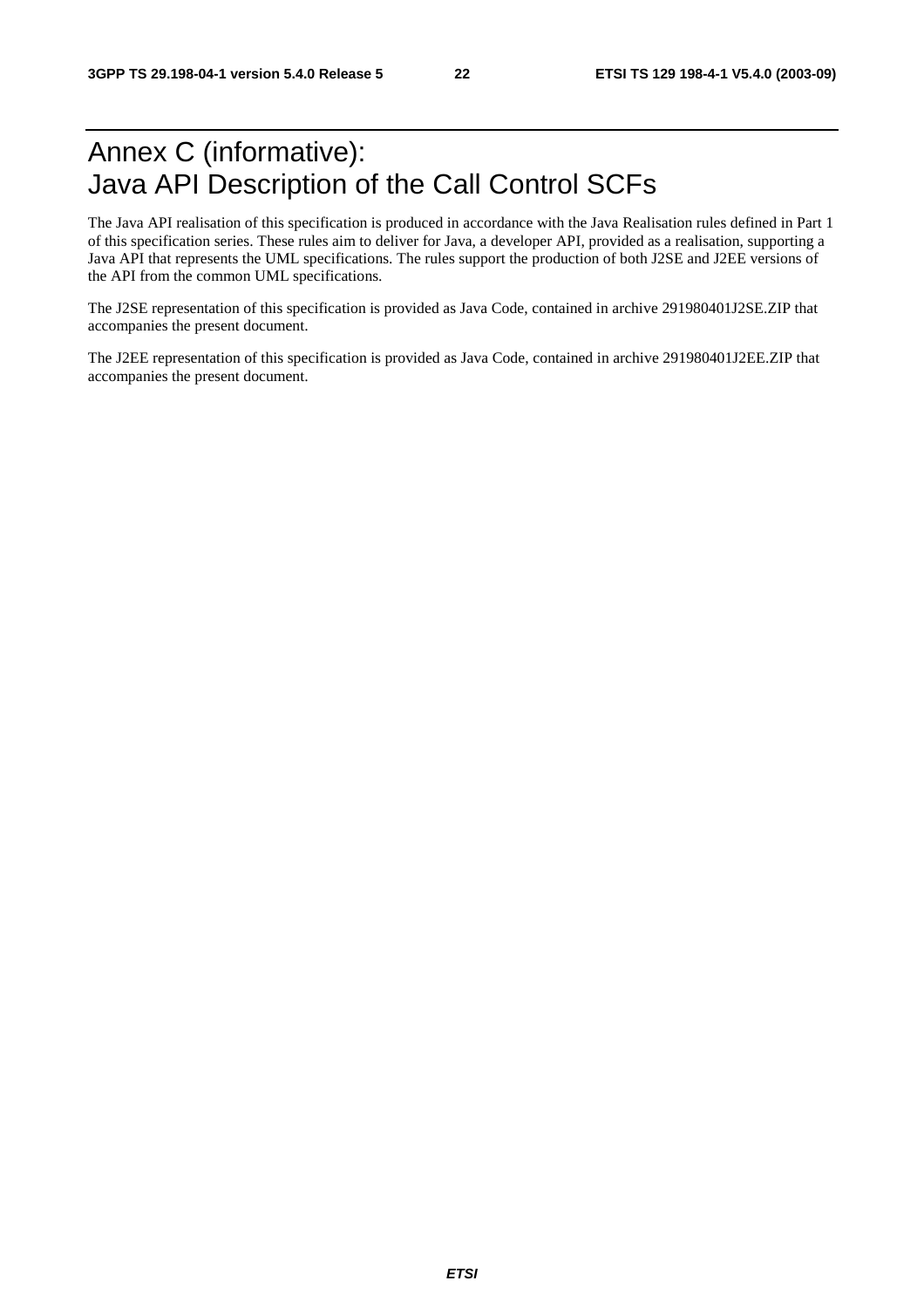## Annex D (informative): Change history

| <b>Change history</b> |       |                     |                |                          |                                                                        |       |            |
|-----------------------|-------|---------------------|----------------|--------------------------|------------------------------------------------------------------------|-------|------------|
| Date                  | TSG # | TSG Doc.            | <b>CR</b>      | Rev                      | Subject/Comment                                                        | Old   | <b>New</b> |
| Mar 2001              | CN 11 | NP-010134           | 047            |                          | CR 29.198: for moving TS 29.198 from R99 to Rel 4 (N5-010158)          | 3.2.0 | 1.0.0      |
| <b>June 2001</b>      |       | CN 12 NP-010327     | $\overline{a}$ | Ξ.                       | Approved at TSG CN#12 and placed under Change Control                  | 2.0.0 | 4.0.0      |
| Sep 2001              |       | CN 13 NP-010467     | 001            | --                       | Changing references to JAIN                                            | 4.0.0 | 4.1.0      |
| Sep 2001              |       | CN_13 NP-010467     | 002            | --                       | Correction of text descriptions for methods enableCallNotification and | 4.0.0 | 4.1.0      |
|                       |       |                     |                |                          | createNotification                                                     |       |            |
| Sep 2001              |       | CN 13 NP-010467     | 003            |                          | Specify the behaviour when a call leg times out                        | 4.0.0 | 4.1.0      |
| Sep 2001              |       | CN 13 NP-010467     | 004            | ц.                       | Removal of Faulty state in MPCCS Call State Transition Diagram and     | 4.0.0 | 4.1.0      |
|                       |       |                     |                |                          | method callFaultDetected in MPCCS in OSA R4                            |       |            |
| Sep 2001              |       | CN_13 NP-010467     | 005            | --                       | Missing TpCallAppInfoSet description in OSA R4                         | 4.0.0 | 4.1.0      |
| Sep 2001              |       | CN_13 NP-010467     | 006            | Ξ.                       | Redirecting a call leg vs. creating a call leg clarification in OSA R4 | 4.0.0 | 4.1.0      |
| Sep 2001              |       | CN_13 NP-010467     | 007            | ш.                       | Introduction of MPCC Originating and Terminating Call Leg STDs for     | 4.0.0 | 4.1.0      |
|                       |       |                     |                |                          | IpCallLeg                                                              |       |            |
| Sep 2001              |       | CN_13 NP-010467     | 008            | щ,                       | Corrections to SetChargePlan() Addition of PartyToCharge parmeter      | 4.0.0 | 4.1.0      |
| Sep 2001              |       | CN_13 NP-010467     | 009            |                          | Corrections to SetChargePlan()                                         | 4.0.0 | 4.1.0      |
| Sep 2001              |       | CN_13 NP-010467     | 010            | ц.                       | Remove distinction between final- and intermediate-report              | 4.0.0 | 4.1.0      |
| Sep 2001              |       | CN_13 NP-010467     | 011            | щ.                       | Inclusion of TpMediaType                                               | 4.0.0 | 4.1.0      |
|                       |       |                     |                |                          | Corrections to GCC STD                                                 |       |            |
| Sep 2001              |       | CN_13 NP-010467     | 012            |                          |                                                                        | 4.0.0 | 4.1.0      |
| Sep 2001              |       | CN_13 NP-010467     | 013            |                          | Introduction of sequence diagrams for MPCC services                    | 4.0.0 | 4.1.0      |
| Sep 2001              |       | CN_13 NP-010467     | 014            | щ.                       | The use of the REDIRECT event needs to be illustrated                  | 4.0.0 | 4.1.0      |
| Sep 2001              |       | CN_13 NP-010467     | 015            | Ξ.                       | Corrections to SetCallChargePlan()                                     | 4.0.0 | 4.1.0      |
| Sep 2001              |       | CN_13 NP-010467     | 016            |                          | Add one additional error indication                                    | 4.0.0 | 4.1.0      |
| Sep 2001              |       | CN_13 NP-010467     | 017            | --                       | Corrections to Call Control - GCCS Exception handling                  | 4.0.0 | 4.1.0      |
| Sep 2001              |       | CN_13 NP-010467     | 018            |                          | Corrections to Call Control - Errors in Exceptions                     | 4.0.0 | 4.1.0      |
| Dec 2001              |       | CN_14 NP-010597     | 019            |                          | Replace Out Parameters with Return Types                               | 4.1.0 | 4.2.0      |
| Dec 2001              |       | CN_14 NP-010597     | 020            | ц,                       | Removal of time based charging property                                | 4.1.0 | 4.2.0      |
| Dec 2001              |       | CN_14 NP-010597     | 021            | щ.                       | Make attachMedia() and detachMedia() asynchronous                      | 4.1.0 | 4.2.0      |
| Dec 2001              |       | CN_14 NP-010597     | 022            |                          | Correction of treatment datatype in superviseReg on call leg           | 4.1.0 | 4.2.0      |
| Dec 2001              |       | CN_14 NP-010597     | 023            |                          | <b>Corrections to Call Control Data Types</b>                          | 4.1.0 | 4.2.0      |
| Dec 2001              | CN    | 14 NP-010597        | 024            | ш.                       | Correction to Call Control (CC)                                        | 4.1.0 | 4.2.0      |
| Dec 2001              |       | CN 14   NP-010597   | 025            |                          | Amend the Generic Call Control introductory part                       | 4.1.0 | 4.2.0      |
| Dec 2001              |       | CN_14 NP-010597     | 026            | --                       | Correction in TpCallEventType                                          | 4.1.0 | 4.2.0      |
| Dec 2001              |       | CN_14 NP-010597     | 027            | --                       | Addition of missing description of RouteErr()                          | 4.1.0 | 4.2.0      |
| Dec 2001              |       | CN 14 NP-010597     | 028            |                          | Misleading description of createAndRouteCallLegErr()                   | 4.1.0 | 4.2.0      |
| Dec 2001              |       |                     | 029            | щ.                       |                                                                        |       | 4.2.0      |
|                       |       | CN_14 NP-010597     |                |                          | Correction to values of TpCallNotificationType,                        | 4.1.0 |            |
|                       |       |                     |                |                          | TpCallLoadControlMechanismType                                         |       |            |
| Dec 2001              |       | CN_14 NP-010695     | 030            | щ,                       | Correction of method getLastRedirectionAddress                         | 4.1.0 | 4.2.0      |
| Mar 2002              |       | CN_15 NP-020106     | 031            | ц,                       | Add P_INVALID_INTERFACE_TYPE exception to                              | 4.2.0 | 4.3.0      |
|                       |       |                     |                |                          | IpService.setCallback() and IpService.setCallbackWithSessionID()       |       |            |
| Mar 2002              |       | CN_15 NP-020106     | 032            |                          | Correction of Event Subscription/Notification Data Type                | 4.2.0 | 4.3.0      |
| Mar 2002              |       | CN 15 NP-020106     | 033            | ц.                       | Correction of parameter name in lpCallLeg.routeReq() and in            | 4.2.0 | 4.3.0      |
|                       |       |                     |                |                          | IpCallLeg.setAdviceOfCharge()                                          |       |            |
| Mar 2002              |       | CN_15 NP-020106 034 |                |                          | Clarification of ambiguous Event handling rules                        | 4.2.0 | 4.3.0      |
| Jun 2002              |       | CN_16 NP-020180 035 |                | щ.                       | Correction to TpCallChargePlan                                         | 4.3.0 | 4.4.0      |
| <b>Jun 2002</b>       |       | CN_16 NP-020180 036 |                | $\overline{\phantom{a}}$ | Correction to CAMEL Service Property values                            | 4.3.0 | 4.4.0      |
| Jun 2002              |       | CN_16 NP-020181 037 |                |                          | Addition of support for Java API technology realisation                | 4.4.0 | 5.0.0      |
| Jun 2002              |       | CN_16 NP-020182 038 |                |                          | Addition of support for WSDL realisation                               | 4.4.0 | 5.0.0      |
| Jun 2002              |       | CN_16 NP-020187     | 039            |                          | Addition of support for Emergency Telecommunications Service           | 4.4.0 | 5.0.0      |
| Jun 2002              |       | CN 16 NP-020183 040 |                |                          | Addition of support for Network Controlled Notifications MPCC          | 4.4.0 | 5.0.0      |
| Jun 2002              |       | CN_16 NP-020187     | 041            |                          | Changes to getNotification()                                           | 4.4.0 | 5.0.0      |
| Jun 2002              |       | CN 16 NP-020187     | 042            |                          | Addition of P_UNSUPPORTED_MEDIA release cause to                       | 4.4.0 | 5.0.0      |
|                       |       |                     |                |                          | <b>TpReleaseCause</b>                                                  |       |            |
| Jun 2002              |       | CN_16 NP-020187     | 043            |                          | Addition of CAMEL Phase 4 Service Property values                      | 4.4.0 | 5.0.0      |
| Jun 2002              |       | CN_16 NP-020187     | 044            |                          | Addition of indication whether SCS supports initially multiple         | 4.4.0 | 5.0.0      |
|                       |       |                     |                |                          | routeReqs in parallel                                                  |       |            |
| <b>Jun 2002</b>       |       | CN_16 NP-020187     | 045            | $\blacksquare$           | Explicit exception for continueProcessing when not in interrupted      | 4.4.0 | 5.0.0      |
|                       |       |                     |                |                          | mode                                                                   |       |            |
| Jun 2002              |       | CN_16 NP-020187     | 046            |                          | Indication needed that supervision will be ended when call or callLeg  | 4.4.0 | 5.0.0      |
|                       |       |                     |                |                          | is deassigned                                                          |       |            |
|                       |       |                     |                |                          |                                                                        |       |            |
| Jun 2002              |       | CN_16 NP-020187     | 047            |                          | Clarify ambiguous Supervision duration                                 | 4.4.0 | 5.0.0      |
| Jun 2002              |       | CN_16 NP-020187 048 |                |                          | Detach/Attach request illegal during pending Attach/Detach request     | 4.4.0 | 5.0.0      |
| Jun 2002              |       | CN_16 NP-020187 049 |                |                          | Correction of Multi-Party Call Control properties                      | 4.4.0 | 5.0.0      |
| Jun 2002              |       | CN_16 NP-020187     | 050            |                          | Correcting the sequence diagram descriptions in GCC and MPCC           | 4.4.0 | 5.0.0      |
| Jun 2002              |       | CN_16 NP-020187     | 051            |                          | Correcting erroneous description of UI behaviour in call control       | 4.4.0 | 5.0.0      |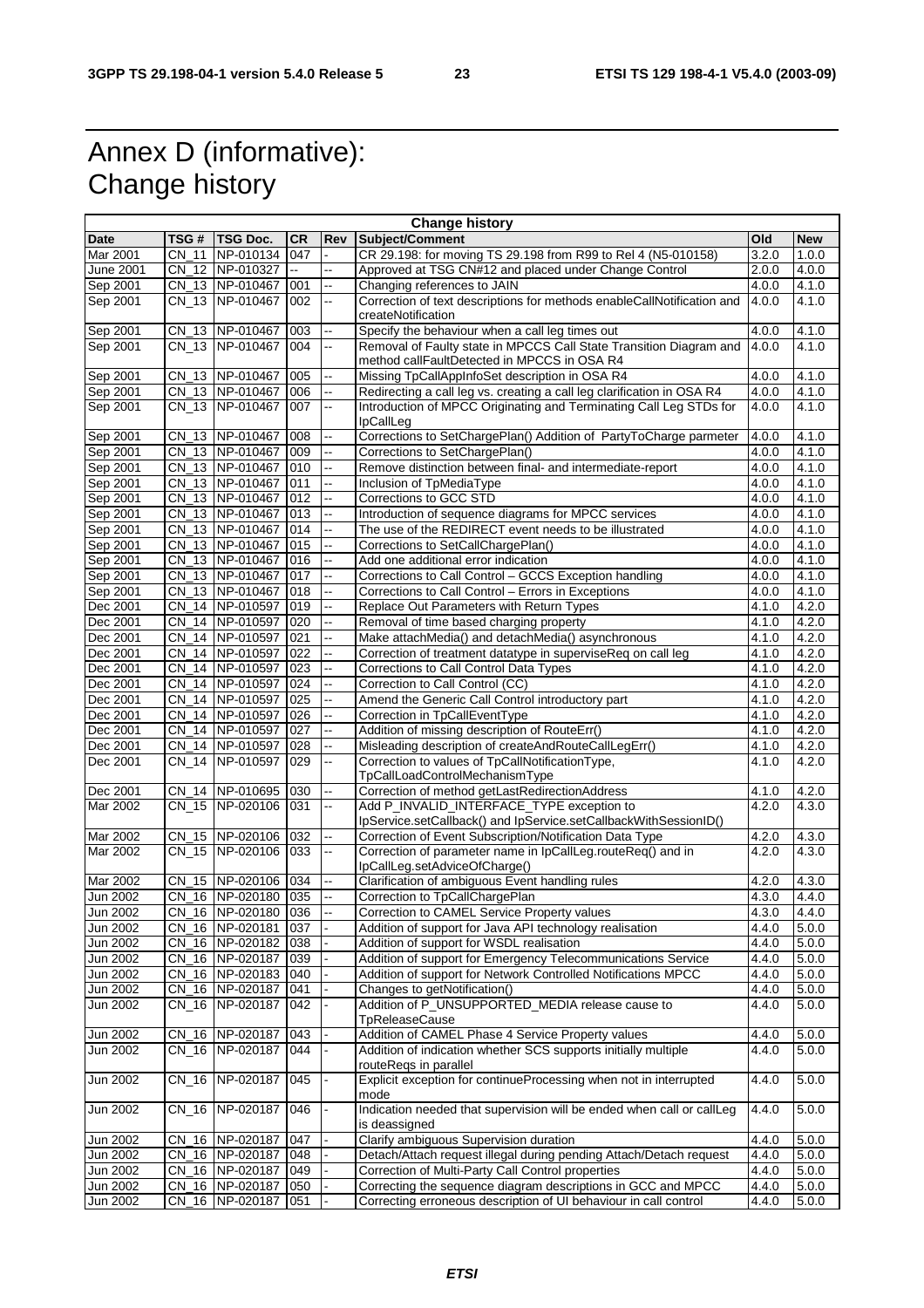| Jun 2002 |       | CN 16 INP-020187 052 |     |       | Correcting the descriptions of sequence diagrams that don't match the 4.4.0<br>diagram          |       | 5.0.0 |
|----------|-------|----------------------|-----|-------|-------------------------------------------------------------------------------------------------|-------|-------|
| Jun 2002 |       | CN 16 INP-020187     | 053 |       | Correcting erroneous references to GCC in MPCC                                                  | 4.4.0 | 5.0.0 |
| Jun 2002 |       | CN 16 INP-020187     | 054 |       | Addition of the Multi-media APIs to Call control SCF (29.198-4)                                 | 4.4.0 | 5.0.0 |
| Jun 2002 |       | CN 16 NP-020187      | 055 |       | Updating Clause 4 for Release 5                                                                 | 4.4.0 | 5.0.0 |
| Jun 2002 |       | CN 16 NP-020188      | 056 |       | Spliting of 29.198-04 into 4 separate TSs (sub-parts)                                           | 4.4.0 | 5.0.0 |
| Sep 2002 | CN 17 | NP-020429            | 001 |       | 29.198-04-1 Add text to clarify requirements on support of methods                              | 5.0.0 | 5.1.0 |
| Sep 2002 | CN 17 | NP-020395            | 002 |       | 29.198-04-1 Add text to clarify relationship between 3GPP and<br>ETSI/Parlay OSA specifications | 5.0.0 | 5.1.0 |
| Mar 2003 | CN 19 | NP-030029            | 003 | --    | Correction to Application's requirements for supporting methods                                 | 5.1.0 | 5.2.0 |
| Mar 2003 | CN 19 | NP-030020            | 004 | $- -$ | Correction to remove unused TpCallChargeOrder                                                   | 5.1.0 | 5.2.0 |
| Jun 2003 | CN 20 | NP-030242            | 005 |       | Correction to Common Call Control Data                                                          | 5.2.0 | 5.3.0 |
| Sep 2003 | CN 21 | NP-030352            | 007 |       | Correction to Java Realisation Annex                                                            | 5.3.0 | 5.4.0 |
|          |       |                      |     |       |                                                                                                 |       |       |
|          |       |                      |     |       |                                                                                                 |       |       |
|          |       |                      |     |       |                                                                                                 |       |       |
|          |       |                      |     |       |                                                                                                 |       |       |